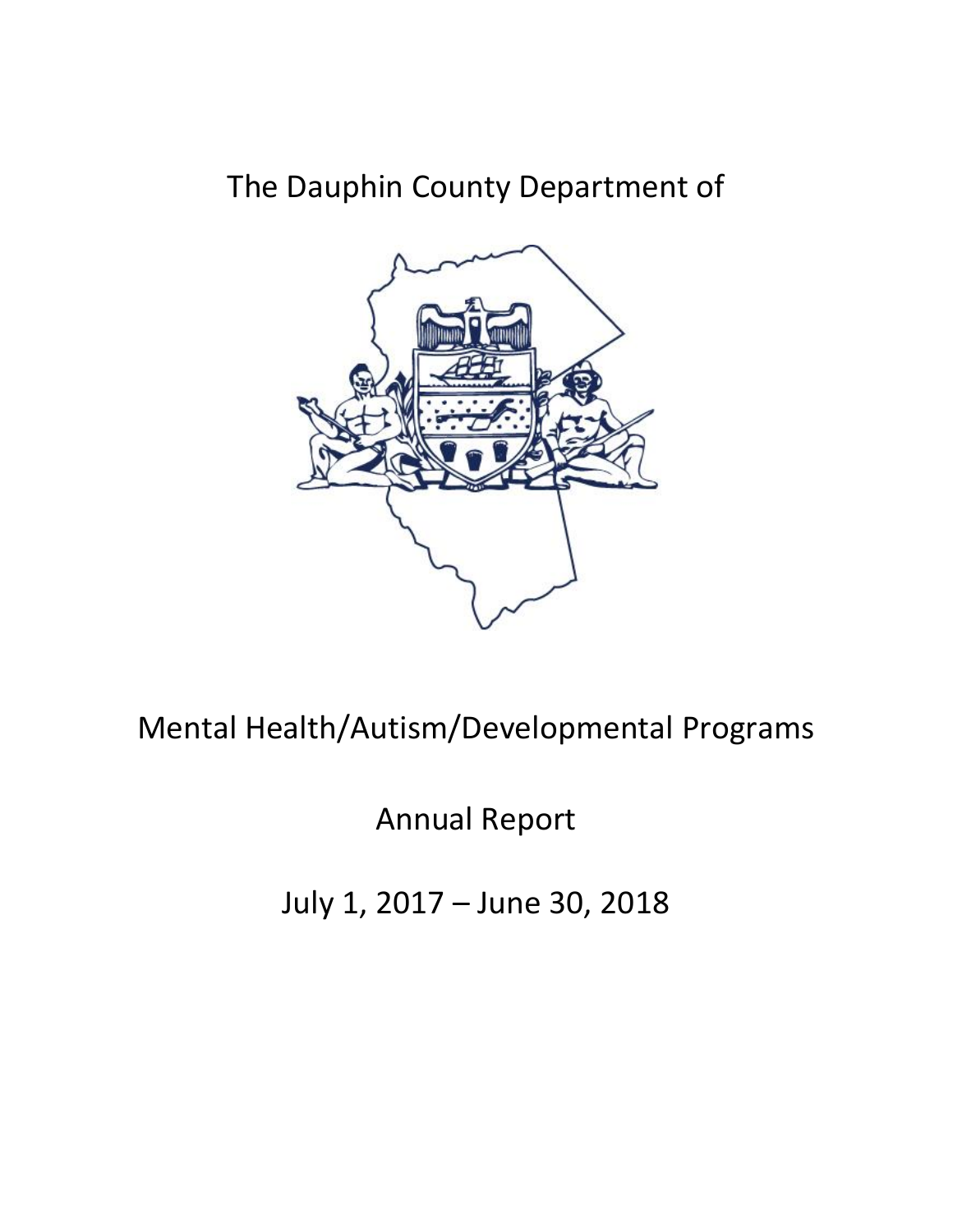# Table of Contents

| Intellectual Disabilities Program Summary ---------------------------------- 5 |  |
|--------------------------------------------------------------------------------|--|
|                                                                                |  |
|                                                                                |  |
|                                                                                |  |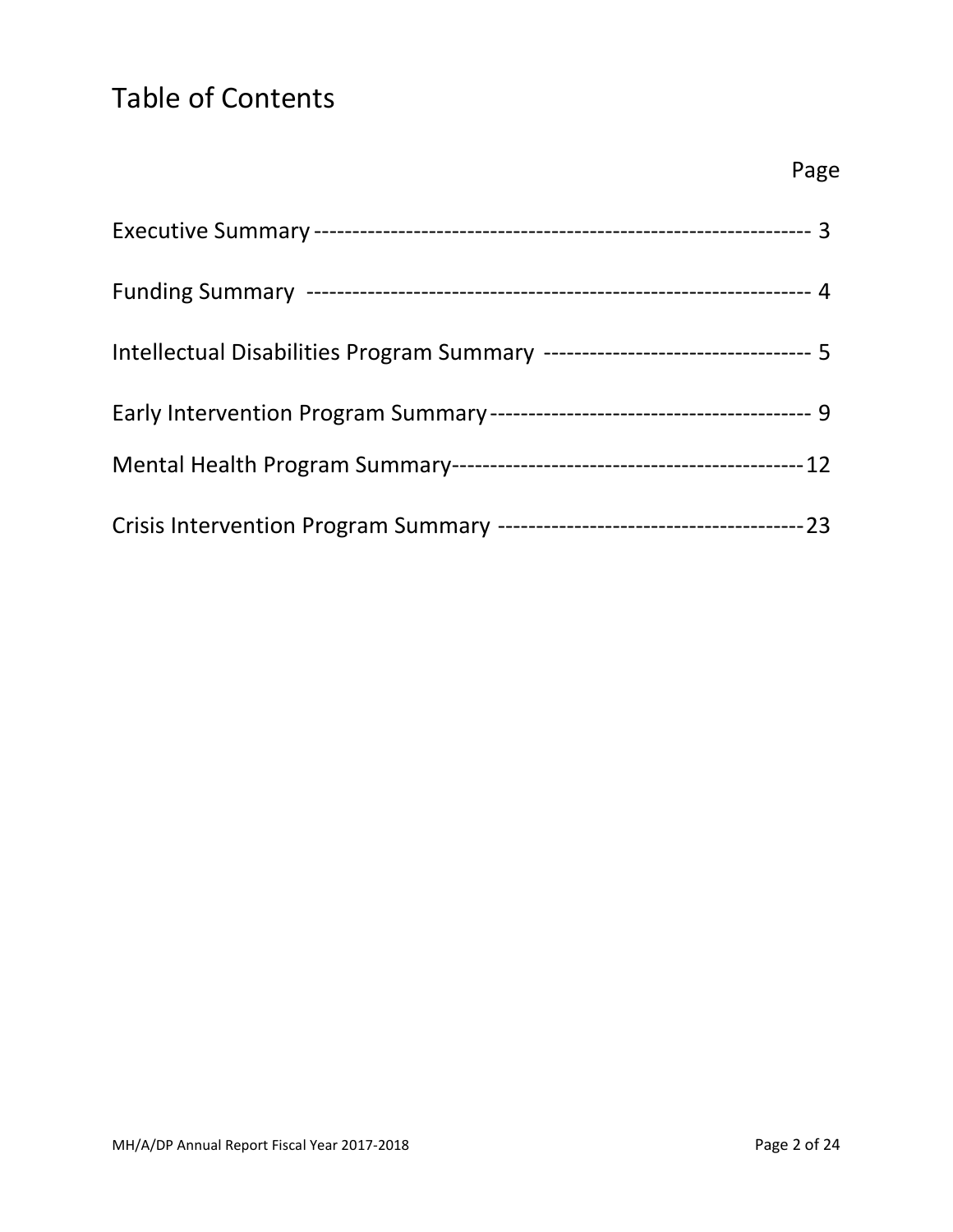#### **Dauphin County Mental Health/ Autism/Developmental Programs 2017-18 Annual Report Executive Summary**

*Dauphin County MH/A/DP is committed to developing and maintaining a community-based service and support system, in which individuals in services and families are integrated into community life, and where individuals, families and providers have the opportunity to succeed in our community.*

The Dauphin County MH/A/DP administers and provides funding for publicly funded mental health, intellectual disabilities, and early intervention services in Dauphin County. Our program is funded through the Department of Human Services (DHS) Office of Mental Health and Substance Abuse Services, Office of Developmental Programs, and Office of Child Development and Early Learning, and county and grant funds. In FY 17-18, we served fewer people than the prior year, with a reduction in persons served in the mental health. The EI program continued to experience growth in referrals and the number of children eligible for services. The implementation of Medicaid expansion under the Affordable Care Act continues to have a significant impact on the county program, as nearly 25,000 Dauphin County

residents now have medical assistance insurance coverage. Funding from the state directly to our program remained at about the same level of funding we received in FY 12-13, when our funding was reduced by 10%.

Priorities for the year included an emphasis on persons with serious mental illness in the criminal justice system, employment, housing, and collaboration in all systems. We continue to focus on services most vital to the individuals we serve to assure access to treatment, supportive services, and opportunities for independence and successful community living.

MH/A/DP staff provided training and modeled improved collaboration, communication, and leadership for service planning efforts for people diagnosed with a mental illness and an intellectual disability including working with CMU staff to enhance collaboration and team processes to better plan for services for consumers and families receiving services from more than one system of care.

MH staff focused on improving HealthChoices provider capacity and working with PerformCare to increase quality and clinical initiatives, and preparing to implement value-based purchasing. ID staff also focused on major changes in the ID system as ODP prepared new program regulations, and implementing the new Community Living Waiver, as well as beginning to serve persons with a diagnosis of autism in ODP's waivers administered by the County program. ID staff also focused on developing new waiver funded services that will improve community inclusion and greater independence and supporting families as care givers. Our EI program also participated in a grant funded initiative aimed at improving school readiness.

MH/A/DP staff values our partnership with consumers, families, providers, and community agencies, and we remain committed to assuring that quality services are available to individuals and families who need them. We appreciate the support of the MH/A/DP Advisory Board, and the Dauphin County Board of Commissioners in meeting the challenges to serve residents of Dauphin County living with mental illness, intellectual disabilities, and developmental delays.

Respectfully submitted,

will & Estenhang

MH/A/DP Annual Report Fiscal Year 2017-2018 **Page 3 of 24** Page 3 of 24 Daniel E. Eisenhauer Administrator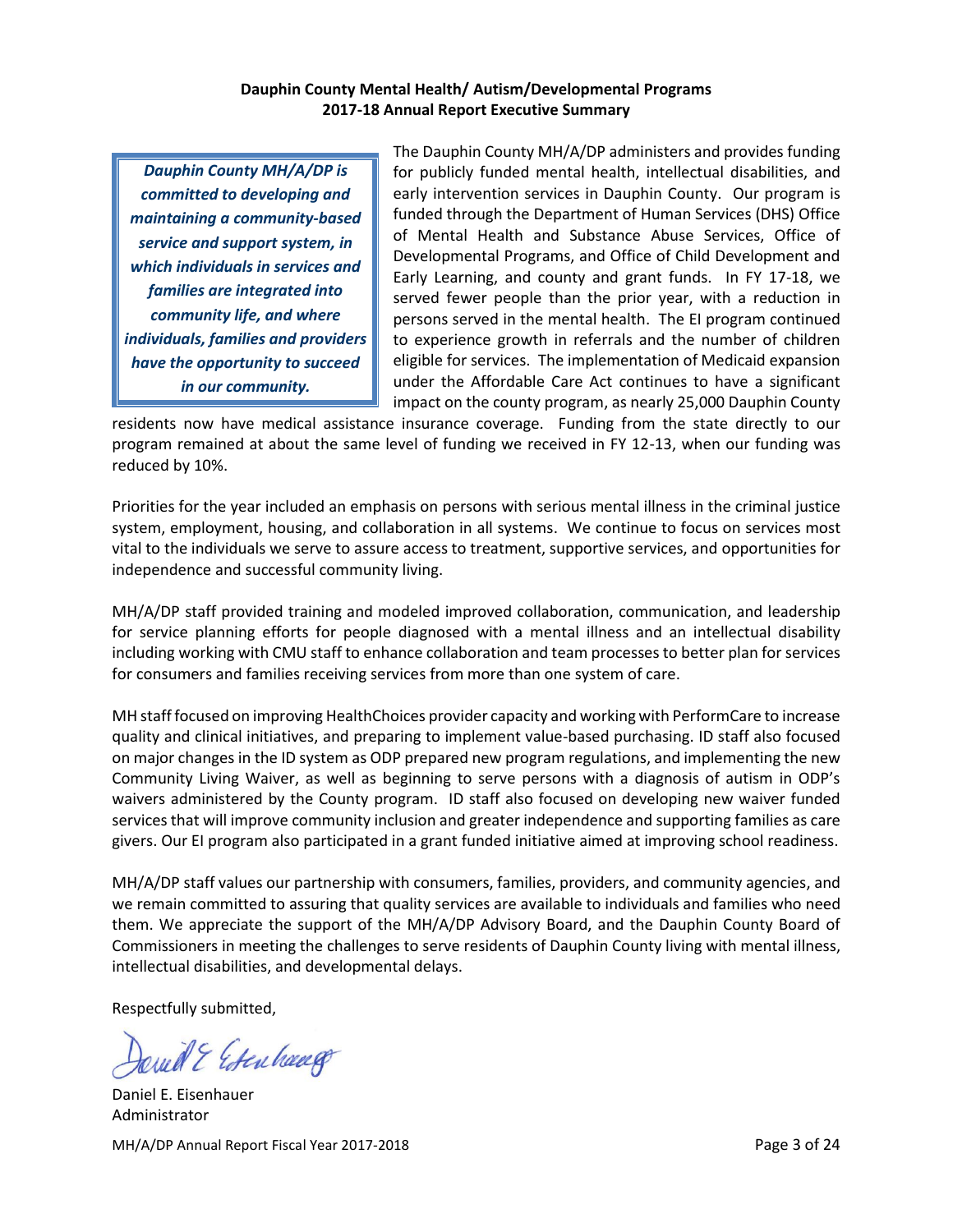#### *Funding Summary*

The MH/A/DP receives funding from OMHSAS, ODP, OCDEL, grants, county funds, and HealthChoices revenue, included as grant/other below. Our state allocated funding for MH and ID has remained virtually the same since FY 12-13. The chart below details how expenditures occurred in each program, which does vary slightly from how funding is allocated. We can move some funding between our programs to meet expenses under the Huma Services Block Grant. As described later in this report, the Early Intervention Program continues to serve more children each year, and OCDEL increases our funding commensurate with increased child served count. A program-by-program comparison of expenditures is below.

| PROGRAM             | <b>EXPENDITURES</b><br>FY 15-16 | <b>EXPENDITURES</b><br>FY 16-17 | <b>EXPENDITURES</b><br>FY 17-18 | <b>% CHANGE</b> |
|---------------------|---------------------------------|---------------------------------|---------------------------------|-----------------|
| MН                  | \$17,989,576.0                  | \$18,091,599.0                  | \$17,632,106.0                  | $-2.54%$        |
| ID                  | \$3,718,327.0                   | \$3,376,918.0                   | \$3,389,220.0                   | 0.36%           |
| EI                  | \$1,790,815.0                   | \$2,062,743.0                   | \$2,319,549.0                   | 12.45%          |
| <b>County Match</b> | \$870,956.0                     | \$871,106.0                     | \$934,629.0                     | 7.29%           |
| Grants/Other        | \$939,268.0                     | \$956,479.0                     | \$1,202,695.0                   | 25.74%          |
| <b>TOTAL</b>        | \$25,308,942.0                  | \$25,358,845.0                  | \$25,478,199.0                  | 0.47%           |



The MH/A/DP served fewer people in FY 17-18 compared to prior years, with a decrease in the MH Program, mostly due to efforts by the CMU to more accurately review and update administrative caseloads. Some of the decreases in MH can also be attributed to the expansion of medical assistance, and improved access to services through the HealthChoices program. Crisis cases were slightly less than FY 16-17. EI and ID caseloads continues to increase.

|                                  | <b>PERSONS SERVED</b> | <b>PERSONS SERVED</b> | <b>PERSONS SERVED</b> | <b>PERSONS SERVED</b> |
|----------------------------------|-----------------------|-----------------------|-----------------------|-----------------------|
| PROGRAM AREA                     | FY 14-15              | FY 15-16              | FY 16-17              | FY 17-18              |
| Mental Health                    | 4.537                 | 4,208                 | 3,958                 | 3,041                 |
| <b>Intellectual Disabilities</b> | 1,121                 | 1,132                 | 995                   | 1,236                 |
| Early Intervention               | 707                   | 826                   | 897                   | 942                   |
| Crisis Intervention              | 3,185                 | 3,230                 | 3,346                 | 3,292                 |
| <b>Total</b>                     | 9,640                 | 9,396                 | 9,196                 | 8,511                 |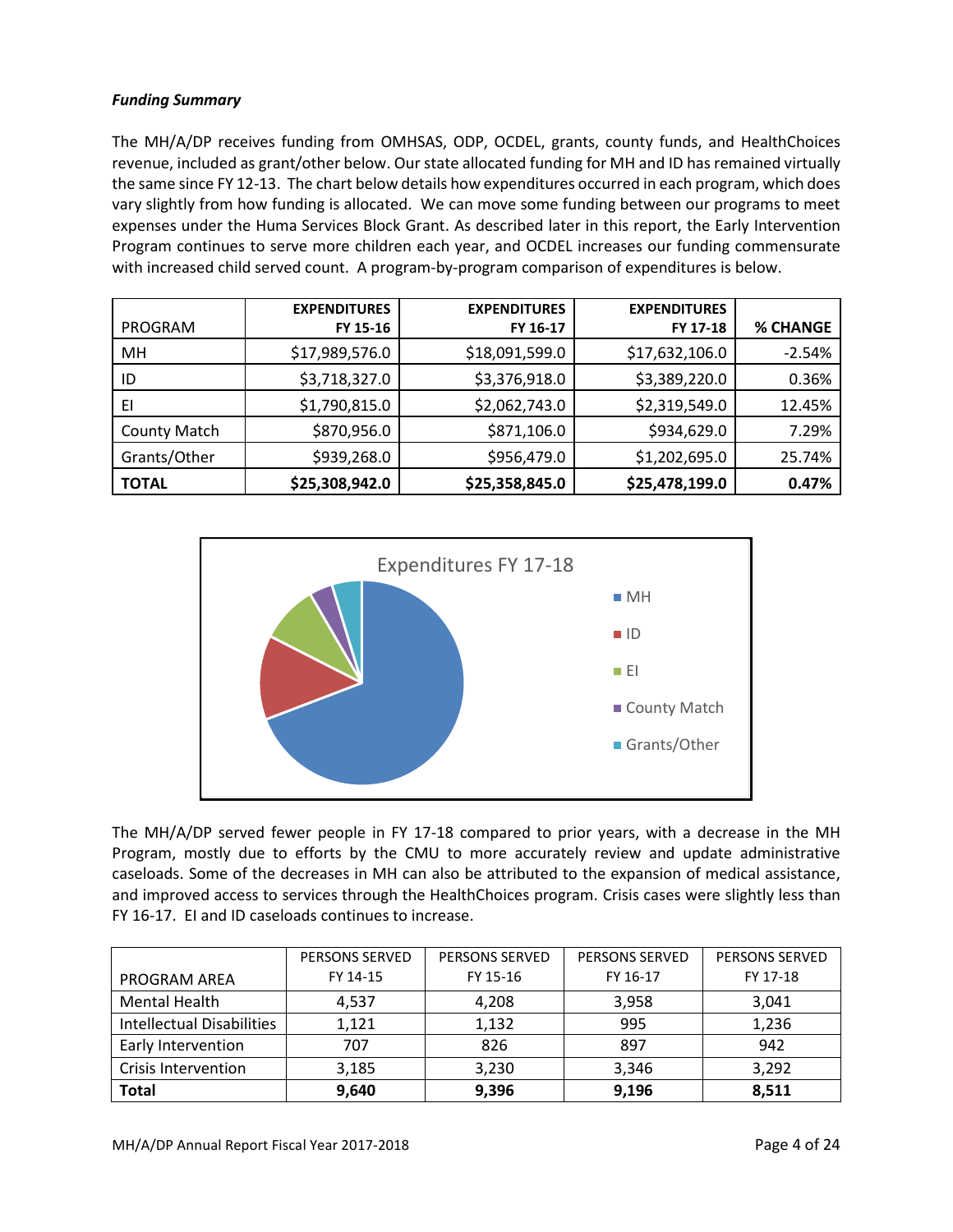#### *Intellectual Disabilities Program*

FY 2017-2018 has been an exciting year for our community system, and a year full of change for Dauphin County ID. A few key items to note:

The Community Living Waiver (\$70,000 cap) supports individual with an autism or developmental disability to live more independently in their homes and communities. This waiver was approved and effective January 1, 2018. Dauphin County received twenty-one (21) Community Living Waiver opportunities. This included enrolling six (6) individuals that were over the Person Family Directed Supports Waiver (PFDS) (\$33,000 cap) over the cap. With the new waiver, Dauphin County was able to enroll an additional twelve (12) individuals into the Consolidated Waiver (no cap) from the emergency PUNS who needed additional services. We were able to enroll an additional fifteen (15) individuals into the PFDS Waiver. Overall, we were able to assist forty-eight (48) people who needed supports and services.

The majority of individuals we serve are supported by their families and other natural supporters. Our system continues to explore how to best meet the needs of families. Dauphin County remains engaged in The Community of Practice – Supporting Families throughout the Lifespan. This is a regional collaborative with the following counties: Cumberland-Perry, Lebanon, and Lancaster County. The focus of our work in this area is supporting individuals and those that care about them, to consider and discover all the ways that they can have a good life – accessing all resources such as the community, personal connections, technology and formal system services.

The ID department turned over staff as Joy Hafer, Program Specialist II and to Shirley Keith-Knox Deputy Administrator EI/ID, both retired and will be missed! We welcomed Morgan Jahnigen, Program Specialist 1 – Residential Coordinator and Briana Smith Program Specialist 1, Incident Manager, Dauphin County ID is a better place with them. Adam Wiener became a Program Specialist 2, Waiver Coordinator; we are very excited to have him in his new role. The entire ID Department is in new positions. We have been busy over the last year learning new skills and educating ourselves with changes to our system. It is an exciting time for this team to continue to grow in learning and to support our community!

The Dauphin County Intellectual Disabilities Program continued to have many successes which are highlighted in the following report. We pride ourselves on the partnerships we have with our peers/counterparts internally, the staff and Supports Coordinators at CMU, our providers, and the many folks that we serve and their families.



### **Serving Individuals with intellectual disabilities**

MH/A/DP Annual Report Fiscal Year 2017-2018 **Page 5 of 24** Page 5 of 24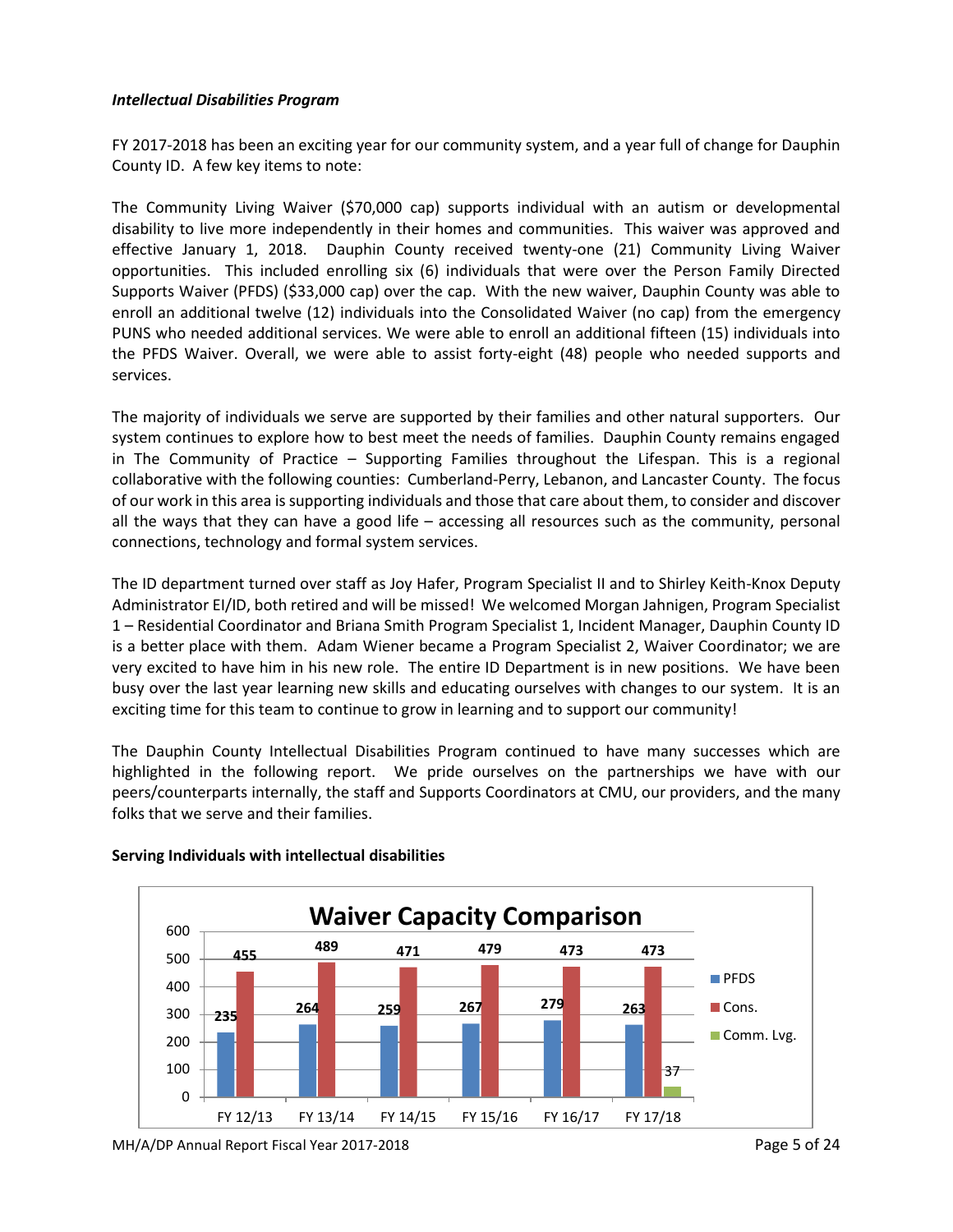Dauphin County had thirty-one (31) graduates from special education who eligible for ID services in 2018. There were thirty (30) eligible students who received services and supports. We consistently operate our waivers at maximum capacity. The increase of persons served is primarily an indicator of the new addition of the Community Living Waiver. Funding is offered as soon as it is available. The top reasons that individuals exit the waiver are: moving out of the state, death, being admitted to a nursing facility, or entering prison.



#### **Supporting Individuals to Live in their Community**

Three hundred and forty-three (343) individuals are receiving residential services in Dauphin County. This is an increase of 14 individuals compared to last year. The increase is due to revised residential tracking that includes unlicensed residential and state centers. Over the past few years, fewer individuals are requesting residential services in a licensed 6400 program, and we often have residential vacancies. In fact, there is a trend for individuals currently living in licensed group homes to move to settings which allow them more independence, at the same time, accessing the support they need. Another trend we have seen over the year, is that individuals do not want to live in a three (3) or more person home, and individuals are enjoying living in smaller homes. We continue to promote Life Sharing opportunities. Dauphin County saw a decrease in Life Sharing during the initial months of the fiscal year, however, with the inclusion of relatives being allowed to provide this support and dedicated providers we have seen an increase toward the year of the year. Numerous individuals who were receiving unlicensed services, signed leases for their own apartments and began receiving the new service Supportive Living. Individuals receiving this agency managed service will be supported to live in a private home owned, leased or rented by the individual. This service supports individuals to acquire, maintain or improve skills necessary to live more independently, and be more productive and participatory in community life. Bold is a new provider of residential services this year, opening a new respite only home, offering life sharing and supportive living services.



MH/A/DP Annual Report Fiscal Year 2017-2018 **Page 6 of 24** Page 6 of 24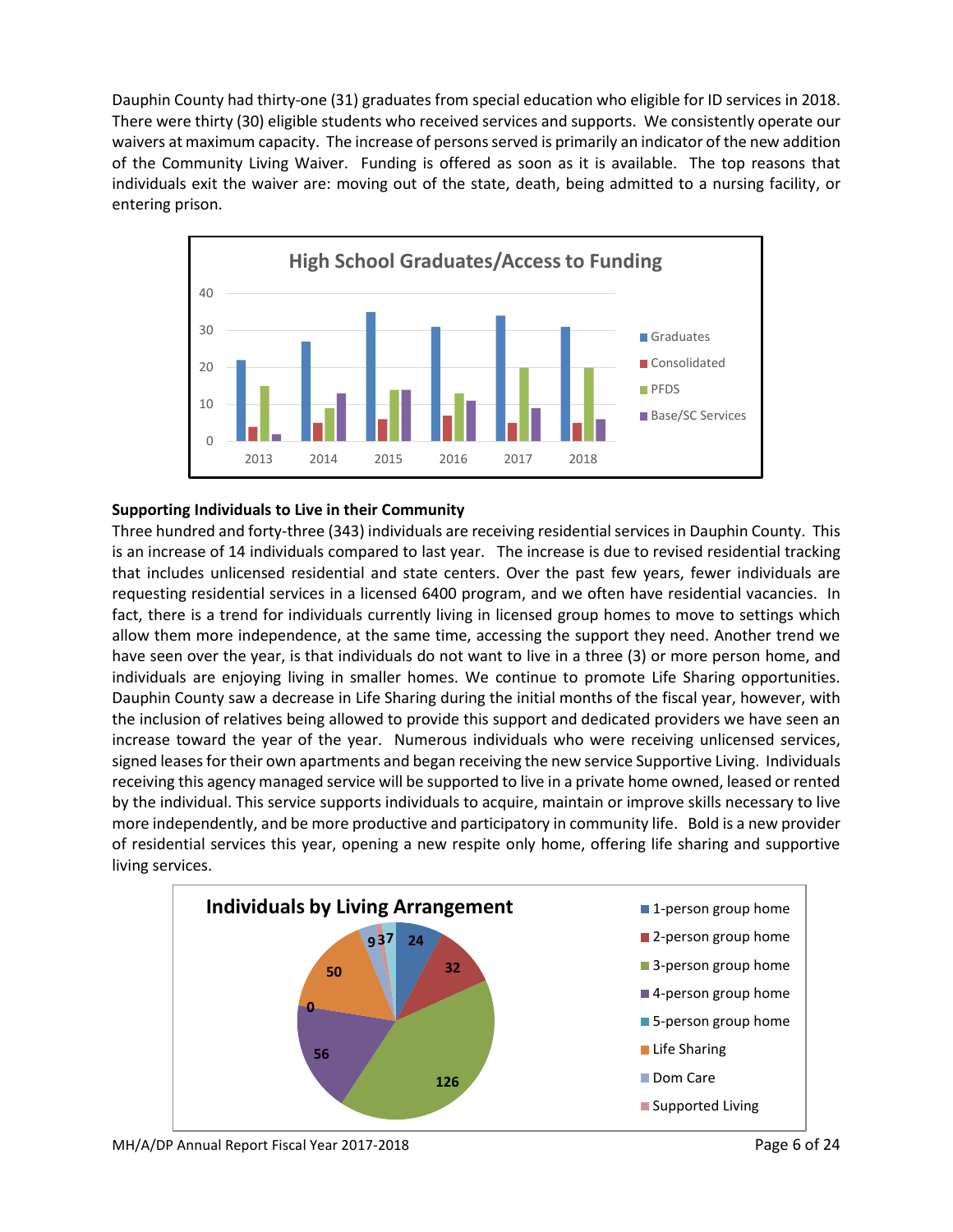Dauphin County continues to partner with Goodwill of the Keystone Area and the Office of Vocational Rehabilitation to implement a Project SEARCH program. Dauphin County government serves as an internship site to Dauphin County residents who are seeking to develop their employability skills in areas that match current labor needs. Project SEARCH is a unique business-led program that facilitates a seamless combination of classroom instruction, career exploration, and job skills training through strategically designed internships. The program provides real-life work experiences to help young folks with intellectual disabilities to make successful transitions from school to productive adult life. Employed graduates from our first, second, and third cohorts obtained employment making minimum wage or higher, with benefits. Our employment rate for Project SEARCH graduates is 70%. Project Search/Dauphin County was honored with an award for being at 70% employment rate. A fourth cohort of ten (10) interns began their internship during this year. Once again, the goal for each intern is to obtain employment in their community upon completion of the program.

Dauphin County continues to promote Employment First. We recognize that work is an important part of being part of your community and gives opportunity to live how you want to live. We collaborate with Cumberland Perry County, CMU, OVR, ODP, School Districts, families, individuals and local businesses in a committee to promote multiple opportunities to explore employment. In January of 2018, the Employment 1<sup>st</sup> Steering Committee had another successful transition fair focusing on high schools. The 2018 fair targeted consumers that are targeted for graduation in the year 2020. The theme for this year's event was "What Does Life Look Like after High School?" There were 15 school districts and a total of 138 attendees. There were 24 vendors representing a variety of services, resources and opportunities available to the students for post-graduation. The Keynote presentation consisted of former high school graduates explaining what their life is like now. Some of the breakout sessions were Project Search, Dream Partnership, Life Course Tools, How to Interview for a job, Social Media, Healthy Relationships, and assistive technology. In June of 2018, Dauphin County had one hundred fifty- nine (159) individuals seeking employment using ID services.

In the Fall, Dauphin County started a pilot learning collaborative with Allegheny County called LEAP, *Life Experience Appraisal Protocol.* The work that was to be accomplished, was to design business questions and data collection systems, provide instruction and oversee implementation in a collaboration, and develop recommendations for provider participants and recommendations to ODP. Dauphin and Allegheny Counties were very successful and moved forward training four (4) additional counties in the LEAP process. The LEAP process supports decisions about provider residential rate exception requests, as well as guiding team planning processes for persons with high needs.

The last section of the ID report is a summary of our consumer survey for IM4Q data comparing Dauphin County to the statewide averages, and is on the next page of this report. This data serves as a guide to how persons using ID services in Dauphin County compare to persons in the ID system across the state.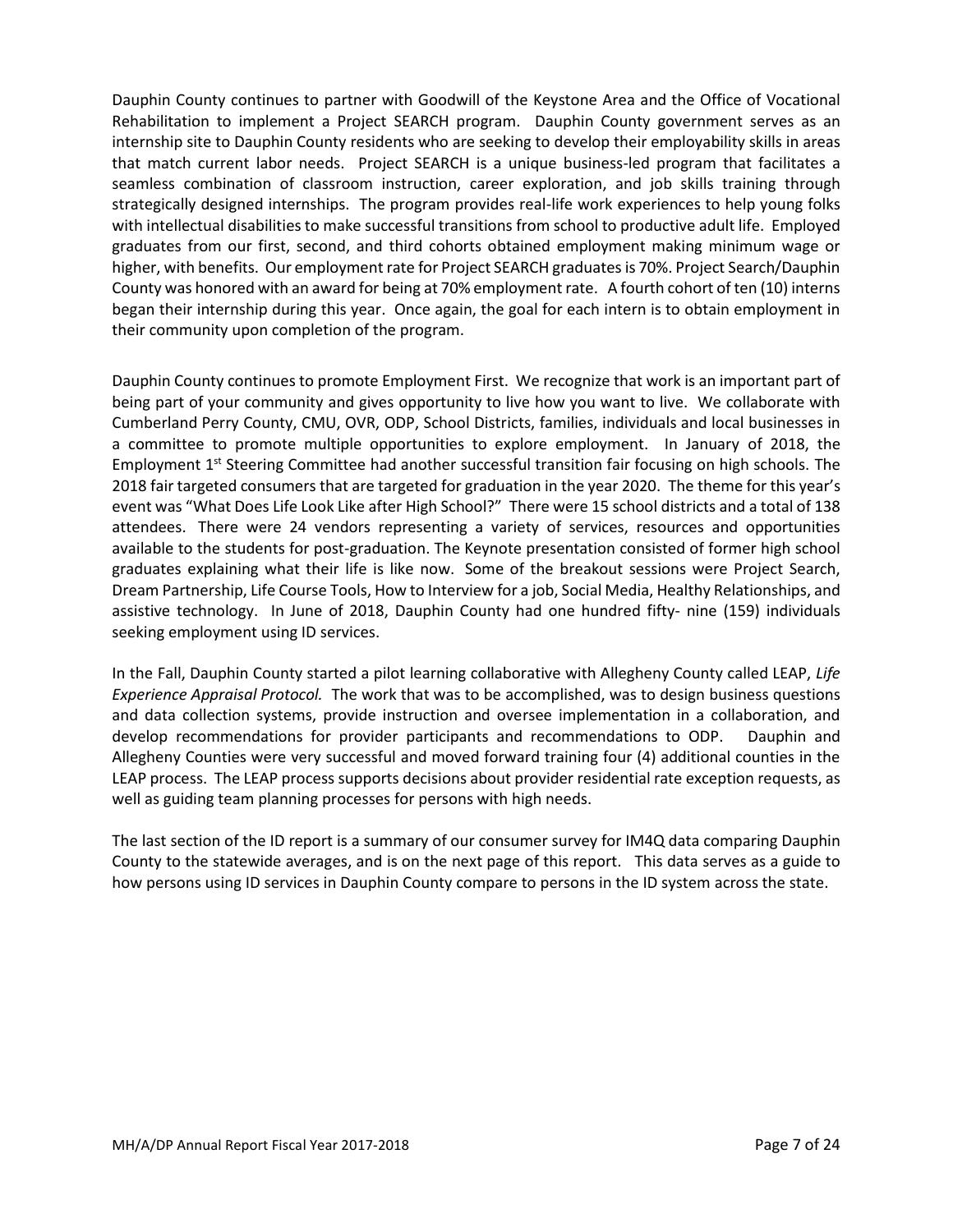# **Independent Monitoring for Quality** Dauphin AE Summary 2017



Independent Monitoring for Quality (IM4Q) visits with adults and children age three and over who are supported by the Pennsylvania Office of Developmental Programs (ODP).

IM4Q sends interviewers to talk to people who live in licensed community homes: least once every 3 years. Interviews are also conducted with people who live with their family, life-sharing families, independently, in intermediate care facilities (ICFs/MR), nursing facilities and personal care homes.

Reports created from Independent Monitoring for Quality interviews are shared with provider agencies, administrative entities/counties, and the Planning Advisory Committee for the Office of Developmental Programs for purposes of improving peoples' quality of life. This information presents some of the findings from the 2016-17 report that compare administrative entity and statewide results. For a full report please contact your administrative entity/county or go to the Department of Human Services (DHS) website at www.state.pa.us.





\*Satisfaction research demonstrates that people report high levels of satisfaction with whatever they have.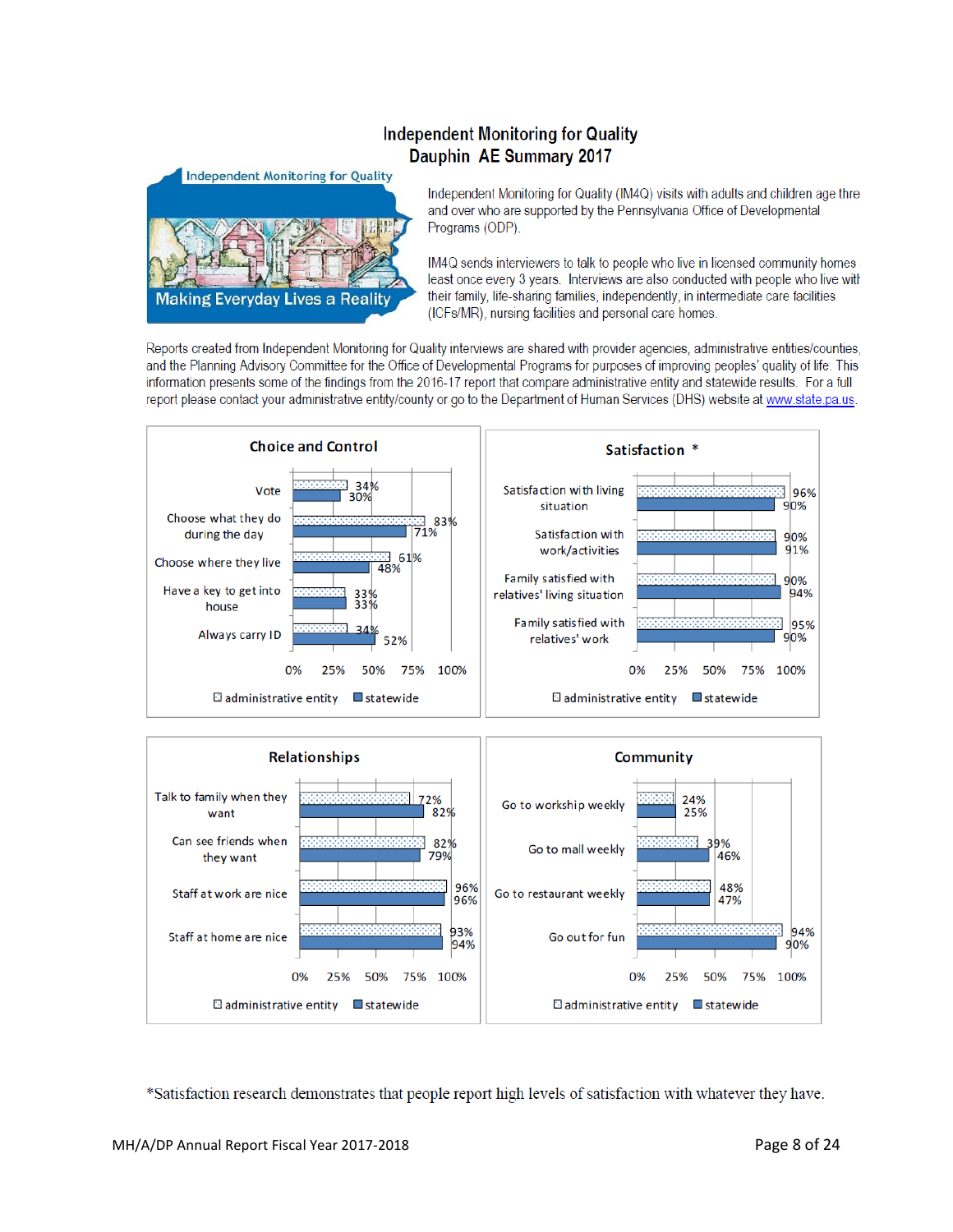#### *Early Intervention Program*

#### **EI Program Data on Number of Children Served:**

Dauphin County continues to see an increase in the number of children referred and served in the EI Program. 1086 children were referred and/or re-referred to EI. Re-referrals continue to be an area of focus, as some at-risk families initially refuse EI services and/or have difficulty maintaining consistent contact information. Approximately 27% of children referred to EI (% may include the same children referred multiple times) were closed prior to their Initial Evaluation. Often, children were re-referred and completed the eligibility process later. CMU Service Coordinators continue to encourage families to complete the initial evaluation when screening and/or a professional recommendation indicates a concern, so that caregivers understand what is happening with the child's development, and can address delays when necessary.



The number of active children in the program was higher in 17-18 than in previous fiscal years. The program periodically sends EI referral information to pediatric and family physicians in Dauphin County. Physician offices continue to be the greatest source of referrals each year, followed by referrals that come directly from families. Relationships with other referral sources also continue to be strong, with consistent referrals coming from Children and Youth, local NICUs, other social service or home visiting programs including Early Head Start and child care programs.

The number of children active with Plan in FY 17 - 18 was 942, and 117 children were active in developmental screening/ tracking. Children can move between active with plan and the tracking status within the same fiscal year, so active numbers across both are not unduplicated.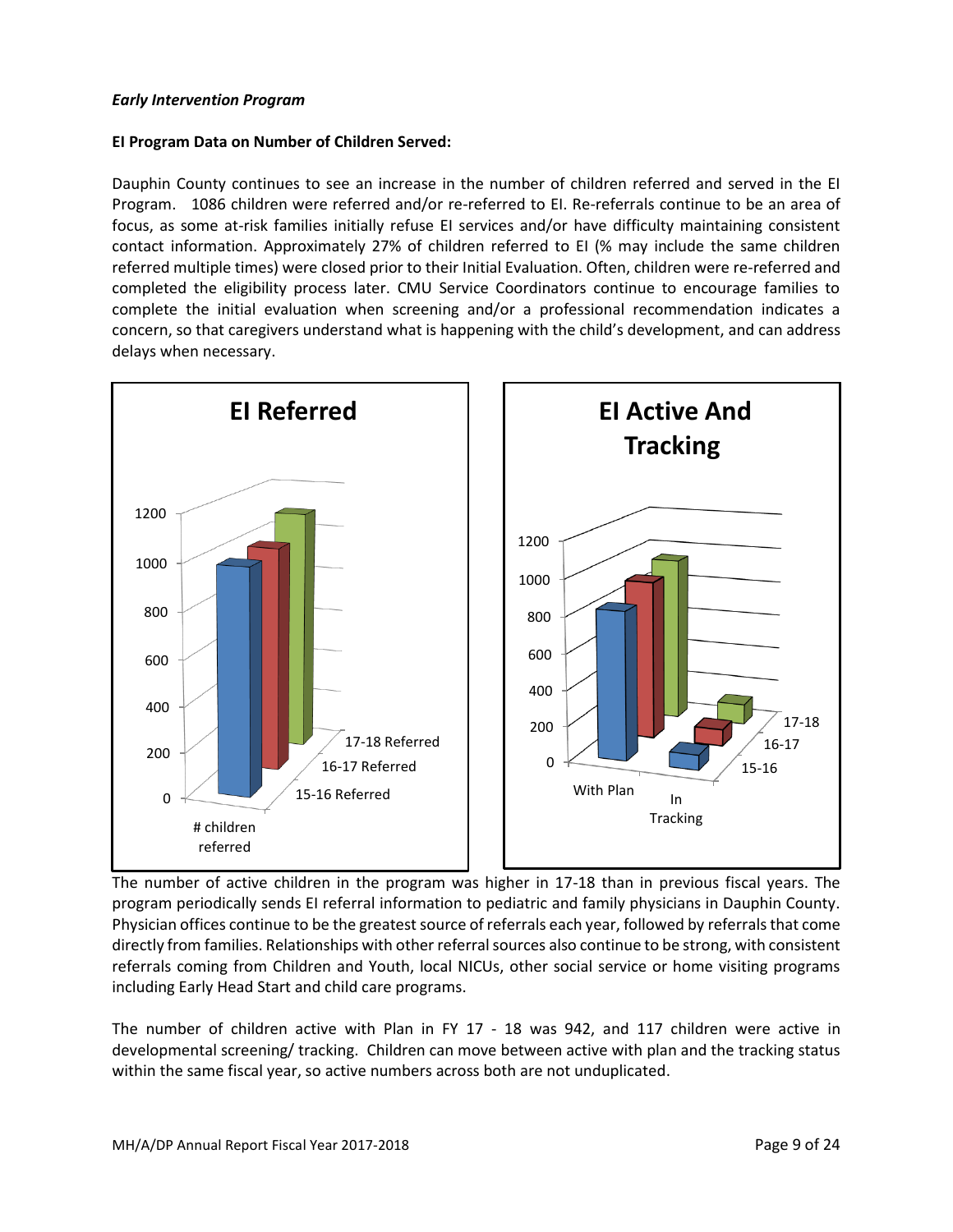Approximately 73% of all children, or a total of 685 children, were eligible for MA based on income or disability in 17/18, and 22.3%, or 211 active children, were eligible for both MA and were also enrolled in Waiver funding.

- Total exits in F Y17-18 were 373 children
- Exited EI due to no longer meeting eligibility requirements for Infant/Toddler or Preschool services—36 or 3.8% of all active children; 9.6% of exits
- Exited EI due to the successful completion of the child's IFSP outcomes—59 or 6.2% of all active children; 15.8% of exits
- Exited Infant/Toddler EI and found eligible for Preschool EI-158 or 16.7% of all active children, 42.3% of exits
- Exited EI due to unsuccessful attempts to contact a child/family referred or receiving services—71 or 7.5% or 19% of files closed in 17-18.



### **Child Find Efforts continue to spread the word about Early Intervention**

Children in Dauphin County are at moderate to high risk for school failure. The EI program offers information on early childhood education resources available to the families of children at the highest risk for developmental delay, as well as to other primary referral sources who work with these families.

Most of our referrals came from Physicians (Pediatricians/NICUs) and Parents/Family Members. Referrals were also received from The Connect Direction Service, Children and Youth Services, Head Start, Child Care programs, and other health care or social service agencies. Referrals can also be received through PA's COMPASS system, which families can access online to apply for various state benefits. The EI program continues to work closely with Head Start and other local stakeholders, to address the developmental needs of all children, including those in families with low incomes and/or who are experiencing homelessness or other environmental/emotional risk factors.

Program staff participated in local events to raise community awareness of Early Intervention resources and services, as well as provide targeted outreach activities to child care providers at the annual CAAEYC conference We outreach to families at New Mom's Network meetings, the WIC office, the Northern Dauphin Family Preschool Safari, and the Lykens area 123 Play With Me parent/child classes through the Dauphin County Library System, and families and professionals through the Healthy Start Community Action Network meetings and Baby Buggy event. We also outreach to professionals at Dauphin County Children and Youth Services, Dauphin County Drug and Alcohol Services, Hamilton Health Center, and local child care programs.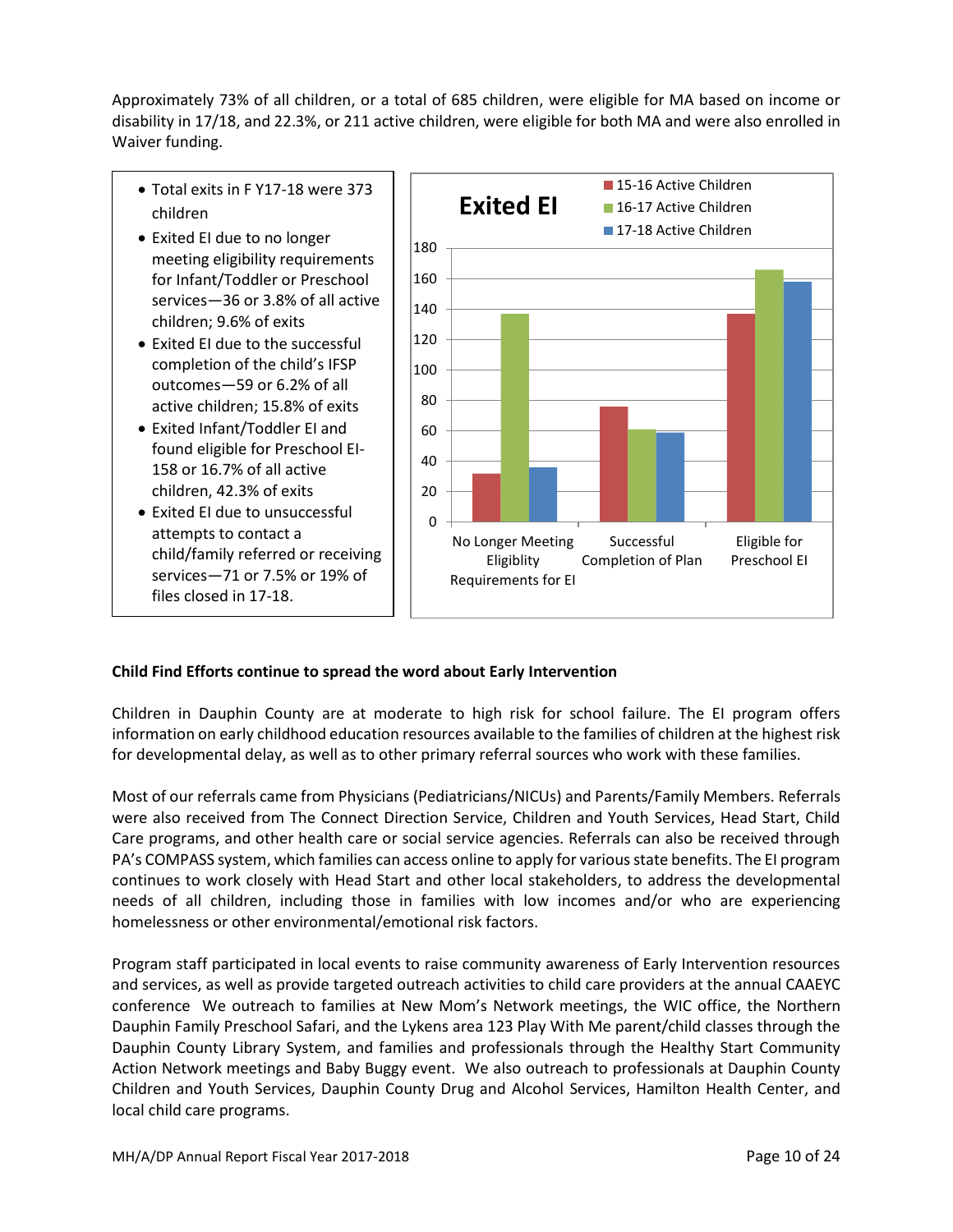The EI program served children in all areas of the County, and targeted outreach resulted in approximately 46 children referred or enrolled in EI in 17-18 from Northern Dauphin communities, (Halifax and north) and approximately 556 children referred or enrolled in EI from Harrisburg city and surrounding communities, approximately 110 children referred or enrolled in EI from Middletown/Highspire/Steelton communities, and 106 children referred or enrolled in EI from Hershey/Hummelstown/Grantville communities.

#### **Maintained a Quality Program**

The Office of Child Development and Early Learning (OCDEL) Self-Verification process was completed in March 2018. This internal review of our program policies, 16-17 data, family survey results, and provider monitoring process, "verified" the program's compliance with state regulations and key quality indicators. OCDEL staff who scored the Self- Verification Report, awarded Dauphin County a total score of 86%. Training then followed with all EI professionals to address the areas of concern, which typically involved issues with documentation and data entry. At the conclusion of OCDEL's review of Dauphin County's EI program, it was determined that we "Met Requirements" for the 16-17 fiscal year. This is the highest level of performance recognized by the State and demonstrates our strong commitment to quality in the delivery of Early Intervention services. EI professionals from the County program participated in the annual State EI policy forum, Leadership Conference, Committee for Stakeholder Engagement, and State Interagency Coordinating Council (SICC) meetings.

All EI providers doing business with Dauphin County were monitored for compliance with OCDEL and County contract requirements. EI Training on best practices continued to focus on expanding the number of professionals in Early Intervention who can introduce families to high tech speech generating devices, in addition to the frequently used low or no tech Assistive and Augmentative Communication (AAC) options. We started with two speech therapists with expertise in this area, and we now have three more who can consult with teams when needed. We raised the general knowledge of AAC options across all EI professionals, and have successfully transitioned children to the Capital Area Intermediate Unit with high and low tech devices. The communication between programs regarding use has improved as well.

The EI program administered a grant from OCDEL in 17-18 to expand the implementation of Program Wide Positive Behavior Interventions and Supports (PW-PBIS) to a second child care program in Dauphin County. The goal of the 9-month mentorship was to improve caregiver's ability to nurture children's social emotional development using positive behavior strategies based on training modules from the Pyramid Model. The "Supporting Positive Environments for Children (SPEC)" protocol offered by staff from JG Early Intervention Specialists, facilitates participating programs in understanding the training modules and implementing new policies/procedures, behavior strategies, data collection systems, classroom designs, etc., based on positive behavior principles. They also connect new PBIS implementers with veteran implementers through an Implementer's Forum that offers support and information to all.

Dauphin County also received a planning Grant from the Pritzker Children's Initiative Network (PCIN), in partnership with the National Association of Counties (NACo), to improve school readiness for all children. The PCIN and NACo recognize that counties play a major role in shaping early childhood systems and investing in core services for infants and toddlers that help to support a thriving community, and positively impact outcomes into adulthood. Early Intervention, overseen by MH/A/DP, is the lead organization for this initiative within the County. In line with research shared by the state Office of Child Development and Early Learning (OCDEL), we know that it is important for all children to have access to nurturing, responsive caregiving, as well as quality early learning experiences. We are aware that some children are denied that access when they are asked to leave child care programs because of developmental delays and/or challenging behaviors. Our stated long-term goal, developed with the support of community stakeholders, is to improve kindergarten readiness by reducing suspensions and expulsions in childcare settings. Early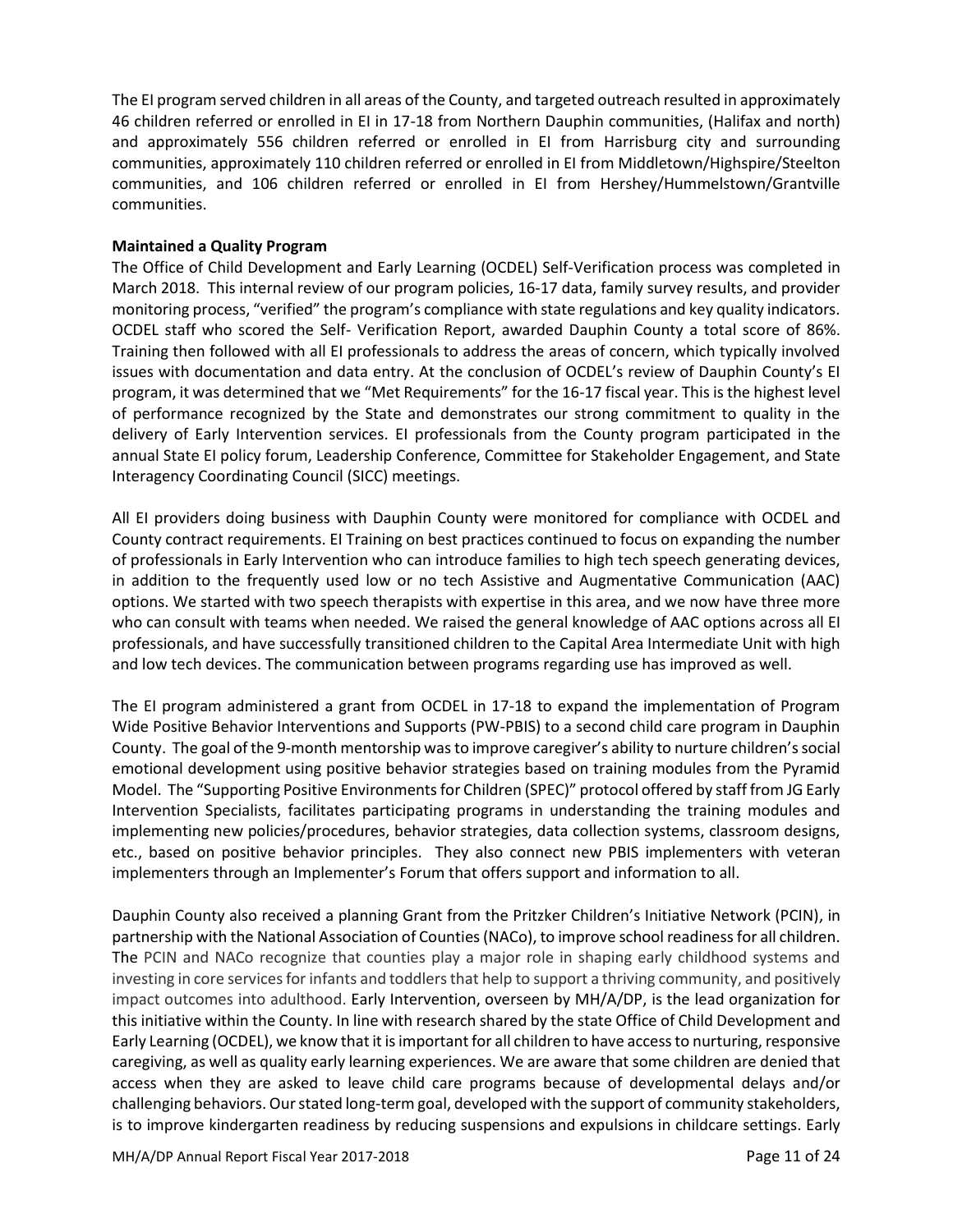Intervention can be an important component in preventing suspensions and expulsions in early learning programs, so that children continue to learn with their peers and prepare for success in school. We have begun to offer trainings using a modified version of the SPEC protocol to introduce Positive Behavior Interventions and Supports to families and child care providers across the County. We will continue to raise awareness about the importance of nurturing relationships that promote social emotional development and reduce challenging behaviors as a foundation for school readiness. We have begun to offer training for child care providers on screening tools that can help identify children with developmental delays, and promote Early Intervention as a resource for these children and families. We are currently developing an action plan and identifying the data needed to measure the impact of our goal over the next 5 years.

#### *Mental Health Program*

#### **Dauphin County Addresses in Needs of Adults with Serious Mental Illness:**

Danville State Hospital has 32 designated beds for Dauphin County residents. During FY17-18, there were 44 individuals in care. Ten (10) persons were discharged during the year and fourteen (14) persons were admitted. There were 20 persons in care at DSH for the entire 12-month period. Among the persons discharged from Danville, their average length of stay was 491 days or 1.3 years. This is comparable to previous years. Twenty-five percent of persons remaining at Danville in FY17-18 have been there five (5) years or more.

| Number of       | Number of         | <b>Continuous Stay</b> | <b>Unduplicated</b> | Admitted and  | Number of  |  |  |  |
|-----------------|-------------------|------------------------|---------------------|---------------|------------|--|--|--|
| <b>Persons</b>  | <b>Persons</b>    | during FY              | Number of           | Discharged in | Persons on |  |  |  |
| <b>Admitted</b> | <b>Discharged</b> |                        | <b>Persons</b>      | the Same Year | 6/30/18    |  |  |  |
| 14              | 10                | 20                     | 44                  |               | 30         |  |  |  |

#### **Table 1 - Danville State Hospital Data FY17-18**

The Extended Acute Care (EAC) is an inpatient psychiatric program with a length of stay of up to six months. Dauphin County has thirteen (13) EAC beds. Persons with complex medical issues are referred to the Ephrata EAC program. During FY 17-18, 64 referrals were made for Extended Acute Care services. 32 of the 64 referrals (50%) were admitted to one of Wellspan-Philhaven's EAC programs. Thirty-two (32) persons (or 50%) referred to the EAC level of care were diverted from the EAC, and were referred to community-based treatment and entered a voluntary MH residential program; returned to their own home or a family home. There were 39 EAC discharges during FY17-18. Four (4) persons transferred to Danville State Hospital; three (3) went to a Personal Care Home; nine (9) went to live in a Community Residential Rehabilitation program; one (1) transferred to an ID program; and one (1) went into Domiciliary Care; two (2) persons were transferred to other Counties based on their choice and nineteen (19) persons went back to their own residence or a family residence. All persons discharged were offered treatment and support services in the community.

A Long-Term Structured Residence (LTSR) is a highly structured therapeutic treatment program for adults. Community Residential Rehabilitation (CRR) refers to transitional residential programming in the community in one setting or in scattered apartments. A Personal Care Home (PCH) or Specialized Care Residence (SCR) provides 24/7 services and daily assistance with activities, including basic care and supervision. Capacity in licensed programs is illustrated in Table 2.

#### **Table 2- Adult Residential Capacity by Type in FY17-18**

| <b>ATSR</b> | Forensic CRR | <b>CRR Full-Care</b> | CRR Moderate Care   Personal Care Home |    |
|-------------|--------------|----------------------|----------------------------------------|----|
| <b>. .</b>  | ᅭ            |                      | 20                                     | oΖ |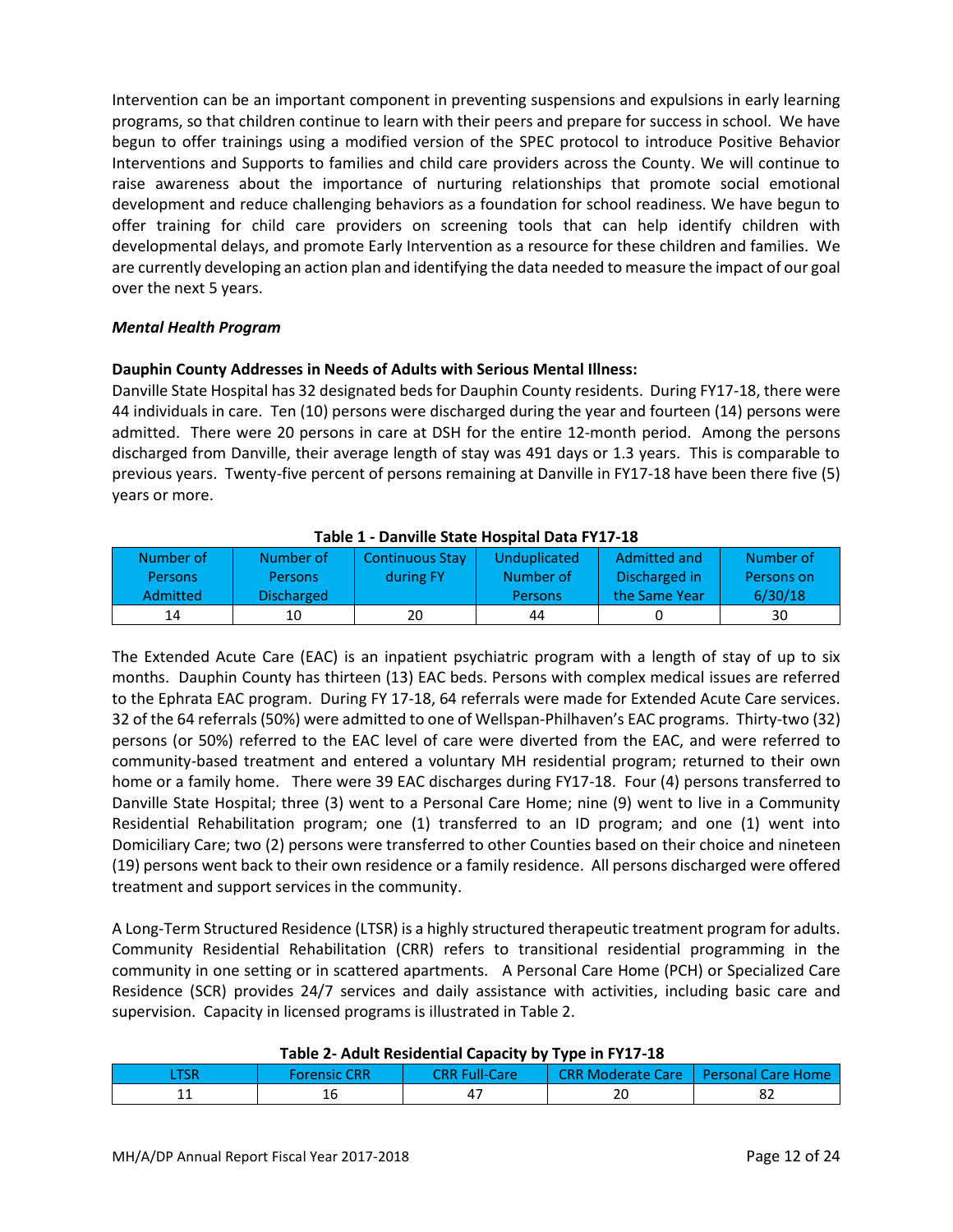Adult residential programs served 399 persons. 197 people were served in residential services other than the short-term crisis and diversion CRR programs. Among the 197 served in FY17-18, 61 or 31 % of the individuals in residential services were discharged during the fiscal year. The following table reflects the number/percentage of discharges by types of discharge for the past three fiscal years. Type of discharge data demonstrates more than half of all discharges (55.7%) from residential services during FY17-18, were positive and recovery-oriented. The number/percentage of persons discharged for a higher level of medical care increased slightly. In FY17-18, three (3) persons were arrested or sentenced while living in mental health services; about half the number as in previous years. The number of persons discharged due to a rule violation decreased to one (1) person. Persons exiting the program without a planned discharge increased from two (2) persons to five (5) persons. An unplanned discharged and a discharge due to violating program rules is a negative program outcome we are working to eliminate.

| <b>Type</b>                           | <b>Number</b><br>in 2015-16, 2016-2017<br>and 2017-18 | <b>Percentages in 2015-</b><br>16, 2016-2017 and<br>2017-18 | <b>Examples</b>                                                                                                 |
|---------------------------------------|-------------------------------------------------------|-------------------------------------------------------------|-----------------------------------------------------------------------------------------------------------------|
| Recovery                              | 37/36/34                                              | 47.4%/51.4%/55.7%                                           | Independent housing, appropriate<br>use of treatment/support resources                                          |
| Higher Level of Care<br>- Psychiatric | 9/9/4                                                 | 11.5%/12.9%/6.6%                                            | Referred to acute inpatient care and<br>other IP care such as Danville State<br>Hospital or Extended Acute Care |
| Higher Level of Care<br>- Medical     | 10/6/6                                                | 12.8%/8.5%/9.8%                                             | Referred to inpatient medical care<br>and/or skilled nursing care                                               |
| Incarceration/Arrest                  | 6/7/3                                                 | 7.7%/10%/5%                                                 | Arrested and/or sentenced in pending<br>court matter to incarceration                                           |
| AWOL                                  | 5/2/5                                                 | $6.4\%/2.9\%/8.2\%$                                         | Left without notice or plan                                                                                     |
| <b>Rule Violation</b>                 | 6/6/1                                                 | 7.7%/9.3%/1.6%                                              | Repeated program rule violation such<br>as drinking on premises, aggression<br>towards staff                    |
| Same Level of Care -<br>Transfer      | 5/2/6                                                 | 6.4%/2.9%/9.8%                                              | Choice                                                                                                          |
| Deceased                              | 0/2/2                                                 | 0%/2.9%/3.3%                                                |                                                                                                                 |
| Total                                 | 78/70/61                                              | 100/100/100.0%                                              |                                                                                                                 |

#### **Table 3- Persons/Percent of Discharges by Type in Three Fiscal Years**

The number of discharges has decreased every year since 2014. Residential work plans have been developed with each program annually and monitored by County staff. CRR occupancy data for FY17-18 is displayed in Table 4.

| <b>CRR Program by Provider and Type</b>          | <b>Licensed Capacity</b> | <b>Occupancy Rate</b> |
|--------------------------------------------------|--------------------------|-----------------------|
| Elwyn - Maximum Care                             | 16                       | 83.7%                 |
| Gaudenzia - Maximum Care                         | 16                       | 62.5%                 |
| Keystone - Transition Adult Program Maximum Care | 3                        | 77.1%                 |
| Keystone - Maximum Care                          | 10                       | 96.7%                 |
| Keystone - Moderate Care 1&2                     | 24 & 28                  | 86.5% and 84.4%       |
| Merakey - Maximum Care                           | 15                       | 87.2%                 |
| Merakey - DBT Maximum Care                       | 3                        | 89.9%                 |

**Table 4: CRR Occupancy Rate for FY17-18**

Occupancy at the Gibson House CRR operated by Gaudenzia was low, due to the need to redesign the program because persons were either unable to follow the modified therapeutic community structure, or were discharged in a short period of time without successfully completing the program. The County suspended admissions to allow for the program to be modified and operate more like most CRR programs.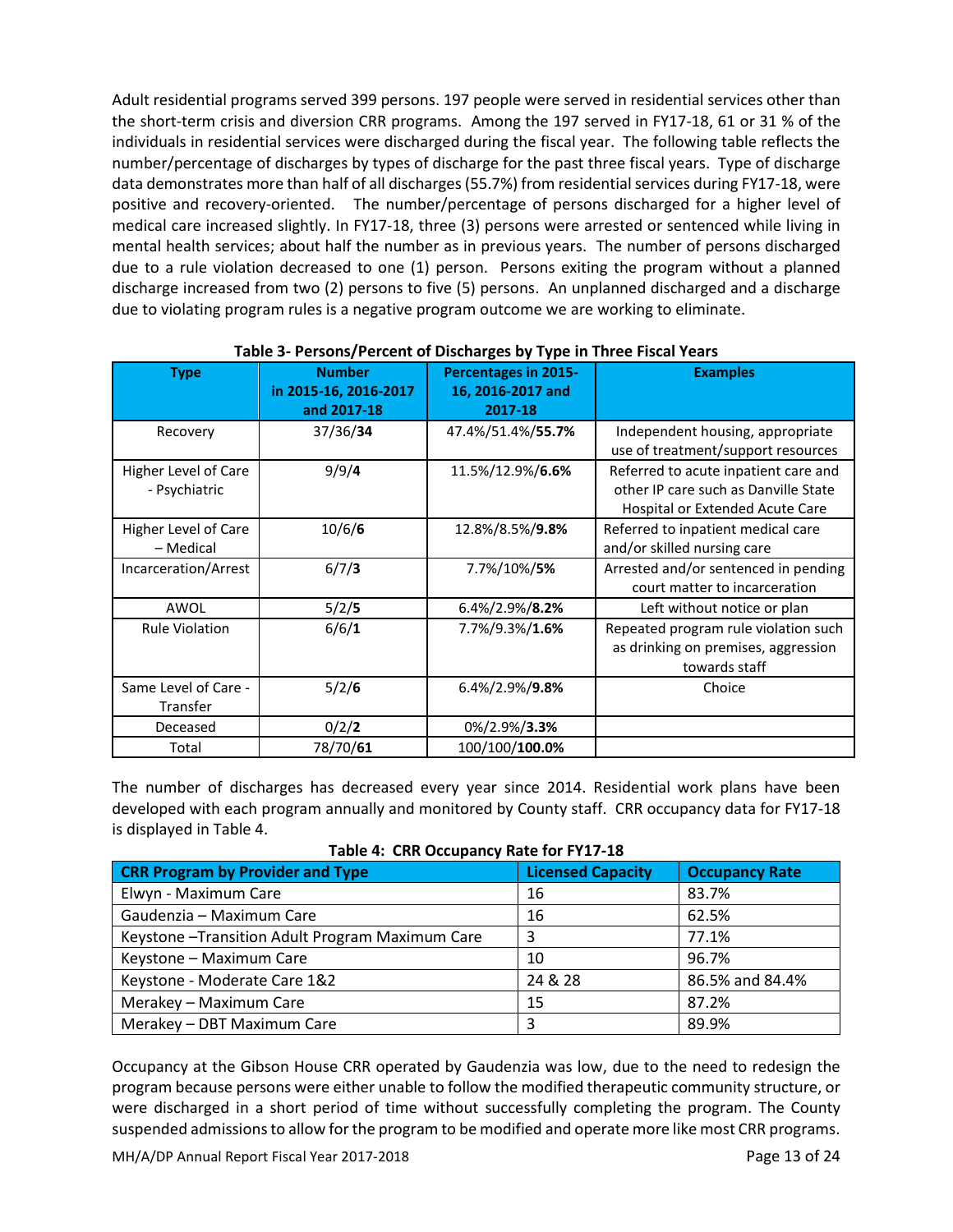County staff participated and occasionally facilitated interagency or Community Support Plan meetings for persons in the following settings: Extended Acute Care (120 team meetings), Acute Inpatient programs (12 team meetings) and at Danville State Hospital (12 meetings). County staff has increased involvement with persons registered in the system if there are compound factors such as an intellectual disability, the person is transition-age (18-24 years of age), and/or recommended for non-MH Levels of care such as skilled nursing care.

Dauphin County has been developing forensic services for persons with a serious mental illness and criminal justice involvement for well over 10 years. During that period, grants for jail diversion, re-entry strategies, and a Mental Health Court have brought expertise to the mental health system and significantly improved collaboration with criminal justice agencies. Police trainings in Mental Health First Aid and CIT have been conducted. A Boundary Spanner position to coordinate MH forensic cases was established and continues to be funded through the MH system. More recently, there has been successes in sustaining strong partnerships with Pre-Trial Services and Adult Probation, using Housing support funds through HealthChoices reinvestment, and expanding co-occurring treatment options. Research now indicates that increasing mental health services and supports may not decrease the number of persons in jail with mental illness. The criminogenic risk factors that are unaffected by MH treatment include:

- History of anti-social behavior
- Anti-social personality pattern
- Antisocial cognition
- Antisocial attitudes
- Family and/or marital discord
- Poor school and/or work performance
- Few leisure or recreational activities
- Substance abuse

Rigorous review and tracking identified persons that may be eligible for Jail diversion since January 2017. Data for FY 17-18 show that 1,030 individuals at Dauphin County Prison were screened for MH diversion. The individuals were screened for the following criteria: 1) incarcerated at Dauphin County Prison, 2) Serious Mental Illness, 3) eligible charges, and 4) will accept mental health services. **Of those individuals, 218 (21%) met all the criteria and were offered services and 29 individuals (3%) were pending approval June 30, 2018. Therefore, 24% met all the criteria at screening to be considered for diversion.**

All individuals that were approved and not open with the CMU, were provided an intake interview and a Diversion/Reentry plan was developed. Those that were already active were provided with a Diversion/Reentry plan. These plans were developed with the individual and were then shared with their Attorney, Probation Officer and other Court team members. Among those screened for MH diversion, 783 were ineligible. 244 (31%) individuals were released from DCP prior to screening. Other ineligible categories include: 107 individuals (14%) did not meet diagnostic criteria, 146 individuals (19%) were ineligible due to their type of charges, and 50 individuals (6%) did not want MH services. And 236 individuals (30%) were either transferred from another correctional facility or pending transfer to another institution.

Dauphin County collaborated with the Council of State Governments (CSG) as a technical assistance site for the Stepping Up Initiative, an effort sponsored by the National Association of Counties (NACO) Council of State Governments / Justice Center and the American Psychiatric Association Foundation. The technical assistance included an extensive review of data from multiple sources, which created a data driven set of recommendations for multiple systems including court related, and treatment related partners to reduce the number of people in Dauphin County Prisons diagnosed with serious mental illness. The full report completed in FY 17-18 is available at: [https://csgjusticecenter.org/mental-health/posts/stepping-up](https://csgjusticecenter.org/mental-health/posts/stepping-up-findings-to-drive-dauphin-county-efforts-to-reduce-number-of-people-in-jail-who-have-mental-illnesses/)[findings-to-drive-dauphin-county-efforts-to-reduce-number-of-people-in-jail-who-have-mental](https://csgjusticecenter.org/mental-health/posts/stepping-up-findings-to-drive-dauphin-county-efforts-to-reduce-number-of-people-in-jail-who-have-mental-illnesses/)[illnesses/](https://csgjusticecenter.org/mental-health/posts/stepping-up-findings-to-drive-dauphin-county-efforts-to-reduce-number-of-people-in-jail-who-have-mental-illnesses/)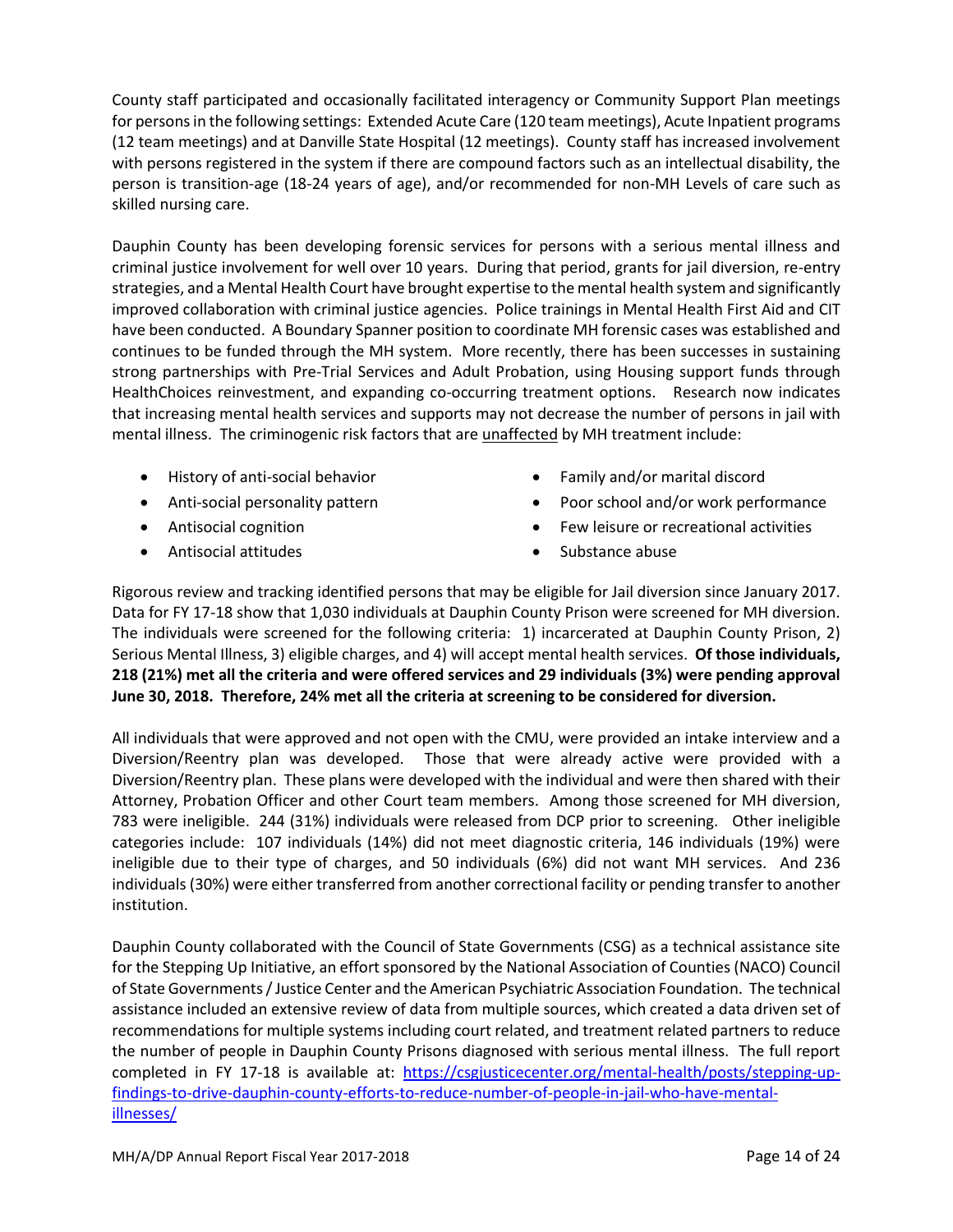The key findings in the CSG report include:

- A disproportionately high percentage of people released from [Dauphin County Prison] DCP have SMI compared to the general U.S. population.
- 17% of the Dauphin County Prison population may have a serious mental illness.
- People who have SMI stay longer in DCP than people who do not have SMI across release types, offense types, and criminogenic risk levels.
- People who have SMI return more frequently to DCP than people who do not have SMI.

A recommendation from the report focusing on the Mental Health Program is:

Enhance capacity to provide community-based behavioral health care for people released from DCP who have SMI. [and that Dauphin County should]

- Capitalize on programming and treatment (including wrap-around case management services) meant to serve high-risk, high-need people who have SMI that can be supported by state and federal funding streams.
- Currently, Dauphin County provides mental health treatment and addiction treatment in separate facilities and by separately funded and licensed treatment providers. This makes it difficult to provide appropriate levels of treatment for people with co-occurring mental health and addiction disorders. To address this issue, Dauphin County should develop additional services that can be delivered in one specialized facility for populations that are involved in the criminal justice system and have co-occurring addiction disorders and SMI. Dauphin County has two co-located MH and D&A licensed clinics that offer integrated treatment to Co-occurring population.

Our data is consistent with national research indicating that MH treatment alone does not reduce criminal justice involvement or reduce recidivism for persons with SMI who are involved in the criminal justice system. The challenges ahead are complex and multi-system.

Dauphin County continues to successfully implement four (4) types of housing projects for adults with serious mental illness. The Bridge Rental Assistance Program provides a "bridge" rental subsidy to persons with a serious mental illness to the County of Dauphin Housing Authority's (HACD) HUD Section 8 waiting list. Thirteen (13) families were housed in FY16-17. There are back-up applications in case families move out. In FY17-18, four (4) additional families were housed bringing the total housed in the fiscal year to 17. Three (3) persons left the program and one (1) persons received a permanent voucher in FY2017-18. We will assess capacity to continue to serve persons moving forward to the goal of 22 persons. Many persons with families are benefiting from this service.

Dauphin County's Local Lead Agency (LLA) is CACH (Capital Area Coalition on Homelessness) and the MH/A/DP, along with several other agencies working with non-elderly individuals with disabilities, have entered an 811 Project-based Rental Assistance Memorandum of Understanding to identify and support persons eligible for and in low income subsidized permanent supportive housing. At the end of FY17-18, there are 21 project-based vouchers available in Dauphin County. Seventeen (17) persons with a Serious Mental Illness have been housed and there is a waiting list which includes many residents with a SMI.

The third project is a capital development in Susquehanna Township using reinvestment funds to support a Pennsylvania Housing Finance Agency (PHFA) low-income tax credit development for 35 family homes and a community garden. The project is called "Sunflower Fields". Construction was completed in early fall 2017. County staff developed an application review process before the completed applications were sent to the property relator/manager. Five (5) homes are designated for adults with serious mental illness and their family. Three homes became occupied in FY16-17 and two (2) became occupied in FY17-18.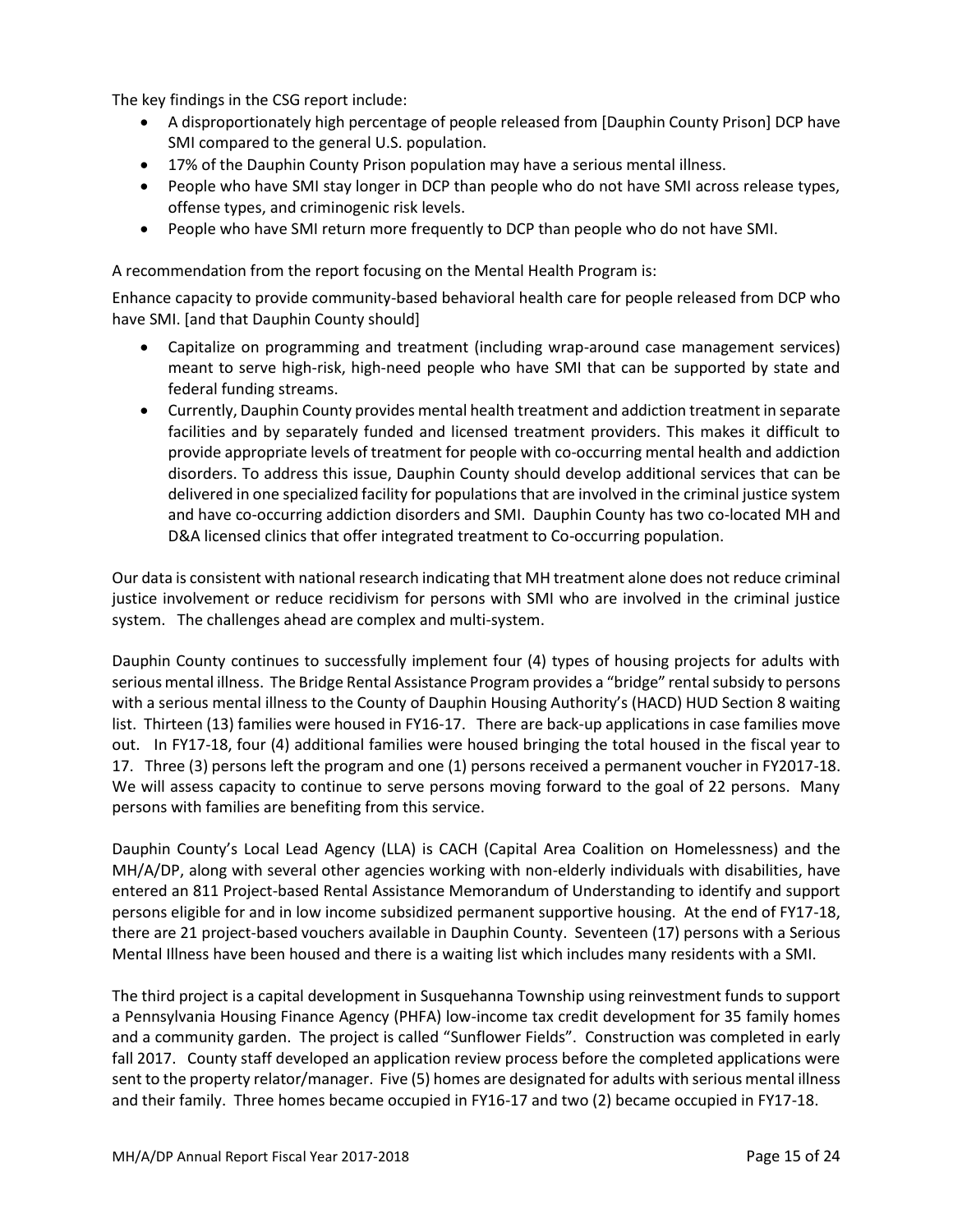The fourth housing program is funded through State and Federal Housing and Urban Development (HUD) dollars. Shelter Plus Care (S+C) Housing Voucher program is a long-time program between County MH and the Housing Authority of the County of Dauphin for persons experiencing homelessness and there is a service requirement for the S+C housing vouchers. Thirty-six (36) individuals were served and during FY17-18, there were ten (10) new admissions. There were two (2) discharges during the fiscal year. There were two available vouchers on 6/30/2018. Dauphin County must match with service dollars the value of the rental subsidy. Twelve (12) persons with a mental illness completed the Prepared Renters Program (PREP) during FY17-18.

#### **Dauphin County Undertakes Quality Assurance Activities:**

Mental health providers use at least two unusual incident reporting systems. There were 445 Adult Unusual Incident Reports (UIRs) reviewed and entered into the Dauphin County database in FY17-18. This is a decrease of 5.9% from the previous year. The highest category was Serious Illness (200 of 445, 45%). Criminal Event Involving the Police was the second highest category with 164 (36.9%). These two categories were also the highest in FY16-17 but were reversed between highest and second highest. The third largest category was Death with 41 reports (9.2%). This was also last year's third highest category. Serious Act of Violence dropped to only 4.3% of all reports.

Persons who were part of the Harrisburg State Hospital closure, those residing in CRRs and the LTSR are subject to HCSIS. In FY 17-18, there were 128 reports entered into the HCSIS database. Illness was the single largest category with 39 (30.5% of the total reports. This is an increase from the previous year by 3.8%. Dauphin County quality management staff participated in Commonwealth of Pennsylvania's implementation of changes to UIR reporting including the testing of the new system. As a result, all HCSIS reports were finalized and approved by March 2018 from the old system. HCSIS/EIM policies and procedures are currently under review by quality management staff.

There were 132 children's unusual incident reports for a mean of 1.5 per child. There were 3 children with 5 or more incidents reported. This is a substantial decrease in reporting due to changes made by PerformCare, the behavioral health managed care organization. The use of restraints is no longer reportable to PerformCare, unless the use of restraints is combined with injury, and are reported only in 24/7 care programs. Most incidents are reported in Residential Treatment and inpatient settings and BHRS (Behavioral Health Rehabilitation Services). Dauphin County has been critical of this change because of the trauma and potential for serious injury all restraints have on children. Restraint techniques are very rarely used with adults.

There were 2 (two) complaints reviewed during FY17-18 of which one (1) was formal and one (1) was informally managed. The types of formal and informal complaints are identified in Table 4. The passage of the Adult Protective Services Act may have reduced the number and types of investigations being done by the County. Dauphin County has also encouraged the use of a provider's internal complaints and grievances policies to handle provider specific issues.

| <b>Number of Complaints</b> | <b>Source</b> | Tvpe                                                    |  |
|-----------------------------|---------------|---------------------------------------------------------|--|
|                             | Internal      | Dissatisfaction with CMU Regarding a 302/201 assessment |  |
|                             |               | at ER involving CMU, Crisis, CRR and on-call delegate.  |  |
|                             | Individual    | Dissatisfaction with Keystone Supportive Living         |  |
|                             |               | communication and services                              |  |

#### **Table 5- FY17-18 Complaints by Number of Adult Persons, Source and Type**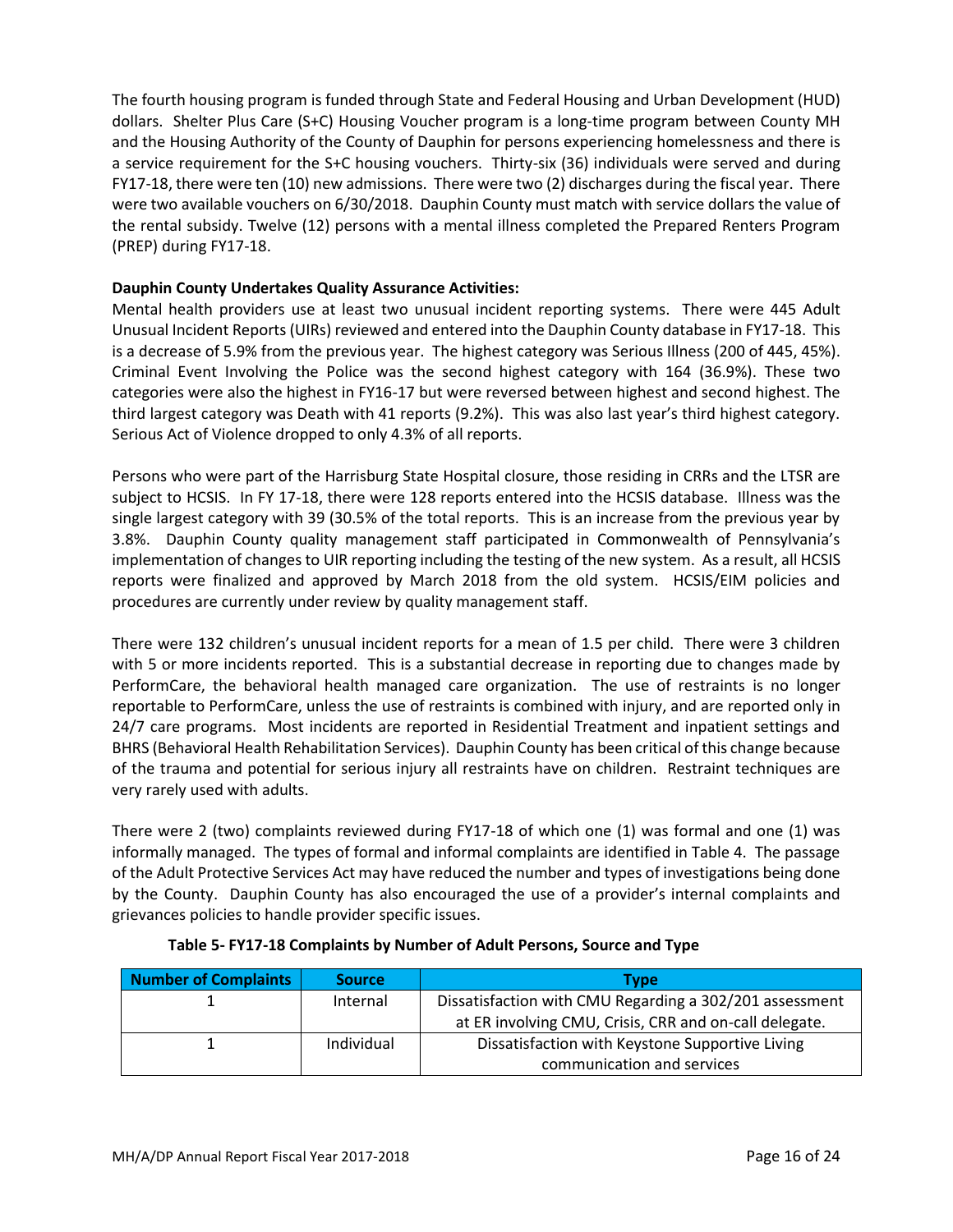#### **Dauphin County Engages Persons Using Mental Health Services:**

Persons using services, family members, MH/A/DP Advisory Board members, MH program staff, and other stakeholders were included in developing the Block Grant narrative, and they provide ongoing input into Dauphin County's system for recovery and resiliency-focused services. Program representatives to the County's Block Grant Advisory Committee are engaged in an on-going assessment and review process. A survey on the number of employed Certified Peer Specialist (CPS) staff revealed 18 persons are employed in Dauphin County. Nine (9) are full-time and nine (9) are part-time employees. Programs that have embedded certified peer specialists in their service model seem to be more supportive for the employee and productive by working as a team member. HealthChoices funded CPS served 115 individuals in the reporting period.

Dauphin County Community Support Program (CSP) Committee is a conduit for receiving input and tapping into ideas, skills and expertise in an evolving recovery-oriented system. Dauphin County continues to support providers trained and credentialed in Mental Health First Aid curriculums for children and adults. Manuals are purchased for providers conducting training in Dauphin County for firstresponders. Resource Sharing continues to grow among families in the mental health system. FY17-18 had a huge growth in the number of families receiving this information. Over 630 families receive an email or mailing monthly on a specific child or teen issue. The information is posted to the Dauphin County website and is shared electronically with all MH provider agencies. During FY17-18 public school districts may add a hyperlink to their webpage so families can also have a link to this information and sign-up for Resource Sharing.

Children's mental health staff linked with the Upper Dauphin School District for Guiding Good Choices, (GGC) an evidenced based universal prevention program for families with youth ages 9-14. Parents were trained to implement the program and received stipends for being trained and conducting a five-session group. Two groups were completed in Upper Dauphin School District. Central Dauphin and Derry Township school districts had parents trained in FY17-18. Derry Township held one class.

The County Mental Health system has been rethinking our approach to Family Involvement since providers have not embraced the concept of parents and families having a role in improving the quality of their services. The County program is very concerned about families disconnected from their children during out-of-home treatment and essentially abandon them to CYS care. Dauphin County promotes the Building Bridges Initiative (BBI), a way of re-focusing out-of-home treatment and community-based treatment through quality care, use of evidenced based treatment, decreasing length of stay out of the family home, and increasing family involvement.

#### **Dauphin County Addresses the Needs of Children and Teens with a Serious Emotional Disturbance:**

Dauphin County MH is focused on reducing the use of Residential Treatment because it is not evidencebased or community-based care. There were 73 recommendations in FY 17-18 for out-of-home treatment for 64 unduplicated children. In FY 16-17 there were 57 recommendations, or a 22% increase in FY 17-18. County staff participated in 68 pre-ISPT meetings with MH case management staff to review clinical information and discussion points prior to the Interagency Service Planning Team meeting. County staff also attended 30 of the 73 ISPT meetings. In FY 18-19 the County will reduce their role in ISPT meetings and rely upon pre-ISPT meetings with CMU staff regardless of the type of issues and dynamics. 43% of the recommendations were not approved by the BH-MCO or not pursued by the family/interagency team. The RTF census in 2017-18 totaled 42 unduplicated children and teens. A decrease from FY 16-17 by 8 despite the greater number of recommendations. JACHO RTF census was 34 persons and the Non-JACHO census was 8 persons. Among the 23 youth discharged from RTF in FY17-18 the average length of stay was 386 days. Two (2) Dauphin County youth had over 1,000 days.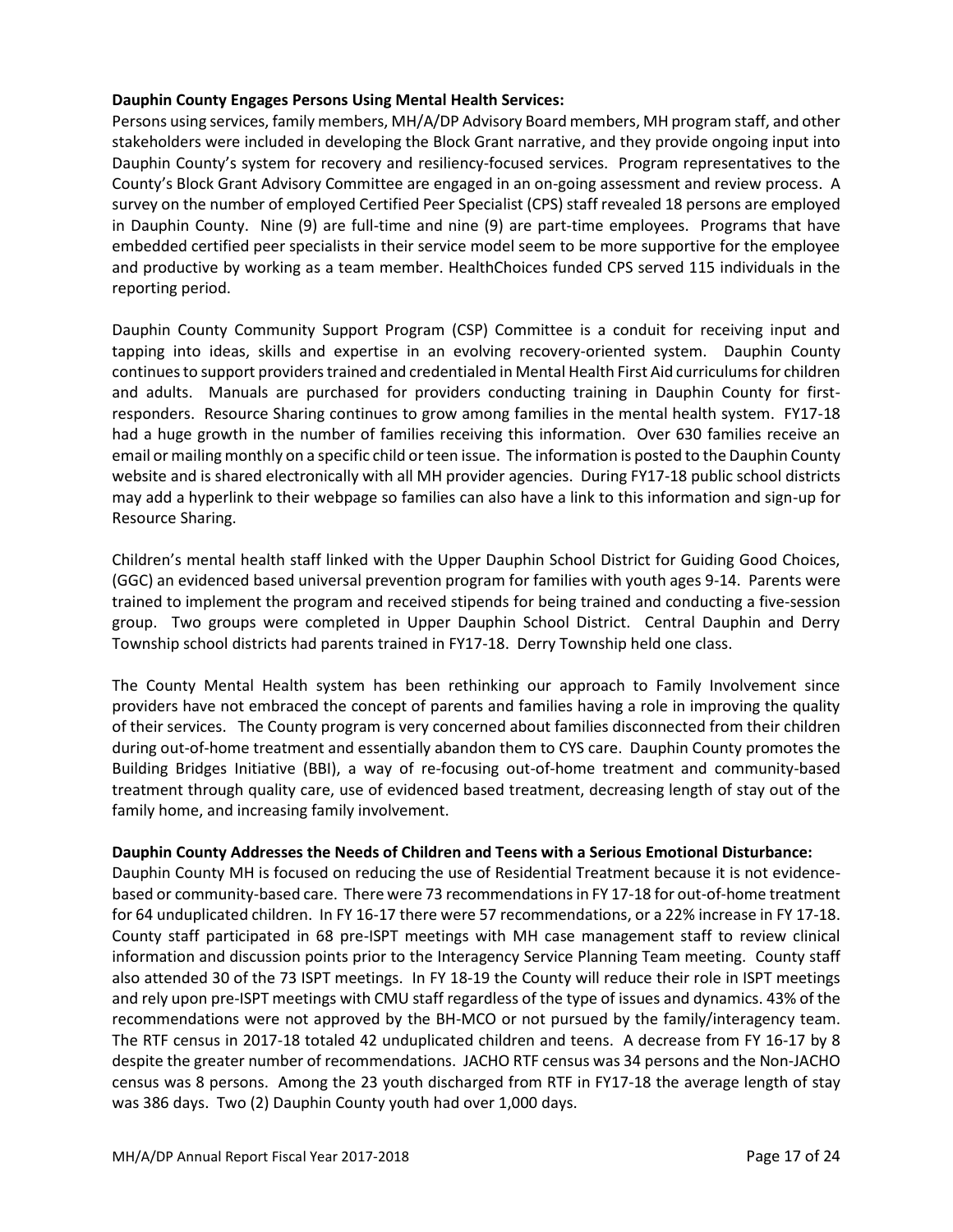Dauphin County has two types of Community Residential Rehabilitation – Host Homes. Thirteen (13) youth were served in the CRR-HH Programs (Host Home and Intensive Treatment Host Home program) during 2017-18 and six (6) were discharged in the same period. The CRR Intensive Treatment Program or ITP is small program which includes a much more intensive treatment component for the youth and their family as well as more frequent home visits. Clinical support continues during the family visits. Six (6) youth were served in CRR-ITP during the year, and two (2) successfully completed the program.

Children's MH staff continue to work with the ten (10) public school districts located in Dauphin County through county-wide meetings and individual efforts with some districts. Improving communication with BHRS providers and schools has led to greater understanding of process issues, concerns when MH staff work in school building and how treatment outcomes are assessed. School-based Outpatient clinics are monitored by the County for staffing and communication issues. The analysis of teachers, nurses and guidance counselor about the issues effecting school success in kindergarten through second grade is completed and a preliminary report will be shared with school districts in the fall 2018. Our hope is to use the report information to identify programming that helps young students with early school successes. The Student Assistant Program (SAP) Mental Health consultation continues for middle and high schools with functioning SAP Teams. Additional efforts in schools' districts are included in Table 7.

| Table 7. Thental Health and Jenoor District Activities FT 17-10 |                                                   |  |  |  |  |
|-----------------------------------------------------------------|---------------------------------------------------|--|--|--|--|
| <b>Activity</b>                                                 | <b>School District</b>                            |  |  |  |  |
| Mental Health First Aid for Youth                               | Steelton-Highspire & Millersburg School Districts |  |  |  |  |
| Question, Persuade and Refer (QRP) Suicide                      | All Public School Districts attended - 35         |  |  |  |  |
| <b>Prevention Training</b>                                      | participants                                      |  |  |  |  |
| Medical Assistance Application for Families Step-               | 16 participants representing 6 school districts   |  |  |  |  |
| by-Step                                                         |                                                   |  |  |  |  |
| SPEC (supporting Positive Environments for                      | Middletown Area School District applied for       |  |  |  |  |
| Children)                                                       | grant opportunity to implement SPEC in Reid       |  |  |  |  |
|                                                                 | <b>Elementary School</b>                          |  |  |  |  |

#### **Table 7: Mental Health and School District Activities FY 17-18**

#### **Dauphin County Uses Evidenced Based Programs and Promising Practices:**

New service models and evidenced based programming are essential to improving service delivery. The following tables illustrates efforts to improve the quality of care for Dauphin County residents.

| Table o - Evidenced Dased Frogramming in Dauphin County |                                                 |                                                  |                                               |                                          |                                                    |  |
|---------------------------------------------------------|-------------------------------------------------|--------------------------------------------------|-----------------------------------------------|------------------------------------------|----------------------------------------------------|--|
| <b>Evidenced Based</b><br><b>Practices</b>              | <b>Service</b><br><b>Available</b><br>in County | <b>Fidelity</b><br><b>Measure</b><br><b>Used</b> | <b>SAMHSA</b><br><b>EBP</b><br><b>Toolkit</b> | <b>Staff</b><br><b>Trained</b><br>in EBP | <b>Comments</b>                                    |  |
| <b>Assertive Community</b><br>Treatment                 | Yes                                             | TMAC                                             | Yes                                           | Yes                                      | Urban Team                                         |  |
| <b>Supportive Housing</b>                               | Yes                                             | <b>NA</b>                                        | <b>NA</b>                                     | <b>NA</b>                                | <b>Providing Supported</b><br>Housing since 1980's |  |
| <b>Supported Employment</b>                             | Yes                                             | <b>SAMHSA Toolkit</b>                            | Yes                                           | Yes                                      | Also has a FEP<br>component MHCBG<br>Grant funded  |  |
| <b>Integrated Treatment Co-</b><br>Occurring (MH/SA)    | Yes                                             | <b>Hazeldon Patient</b><br><b>Rating Scales</b>  | N <sub>o</sub>                                | Yes                                      | Two $(2)$ OPT D & A<br>Providers                   |  |
| <b>Illness Management</b><br><b>Recovery</b>            | Yes                                             | <b>SAMHSA Toolkit</b>                            | Yes                                           | Yes                                      | Five (5) providers                                 |  |
| <b>Medication Management</b><br>(MedTeam)               | No                                              | <b>NA</b>                                        | <b>NA</b>                                     | <b>NA</b>                                | Mobile Psychiatric<br>Nursing/HC                   |  |
| <b>Multi-systemic Therapy</b>                           | Yes                                             | Therapist Adherence<br>Measure                   | N <sub>o</sub>                                | Yes                                      | Two (2) certified<br>providers                     |  |
| <b>Functional Family Therapy</b>                        | Yes                                             |                                                  | <b>Yes</b>                                    | <b>Yes</b>                               | Initiated in 2017-2018                             |  |
| <b>Family Psycho-education</b>                          | Yes                                             | <b>SAMHSA Toolkit</b>                            | Yes                                           | Yes                                      | <b>NAMI</b> Family-to-Family                       |  |

#### **Table 8 - Evidenced Based Programming in Dauphin County**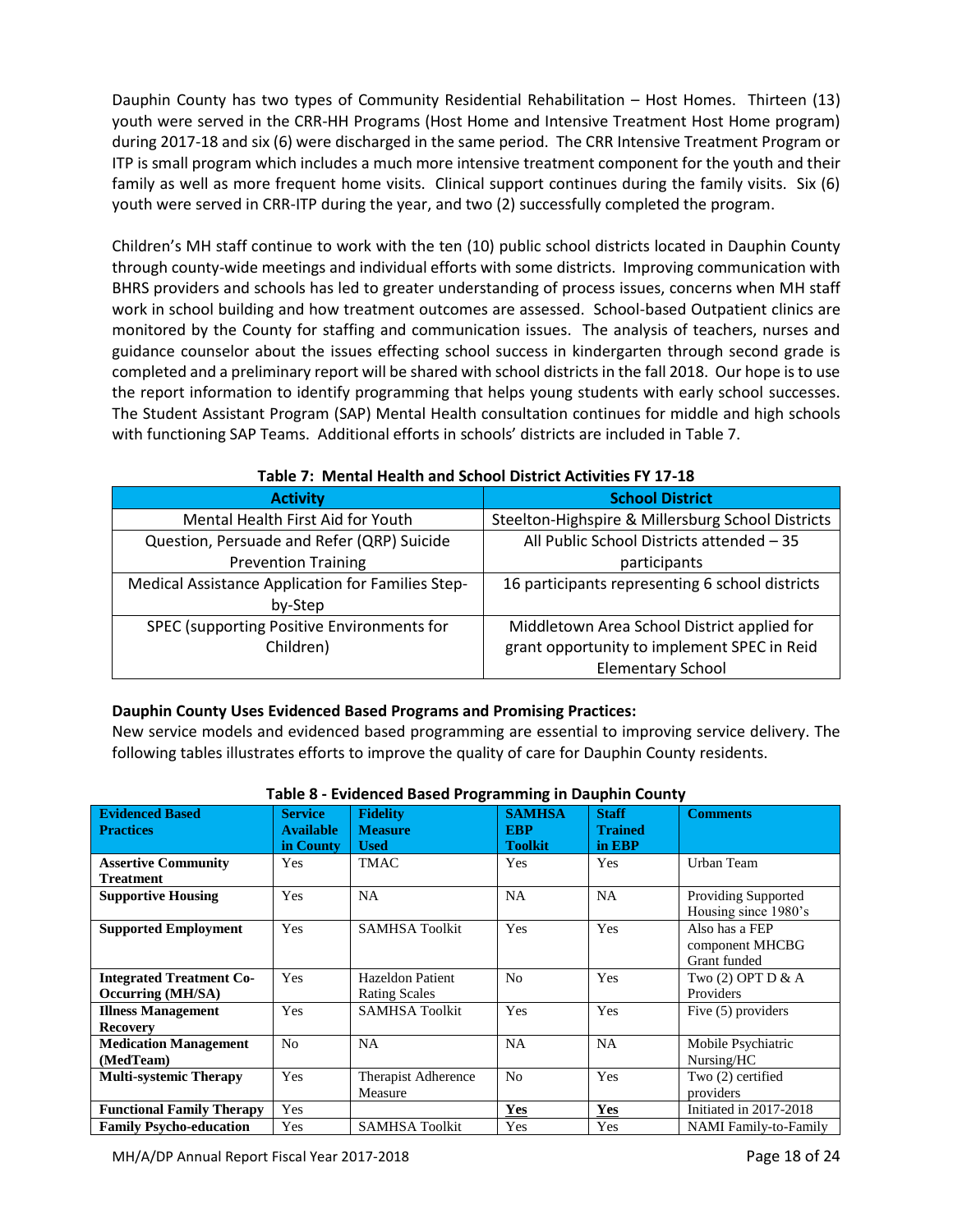Dauphin County funds the YWCA Supported Employment services and Family Psychoeducational services provided by NAMI Dauphin County. Assertive Community Treatment, Integrated MH D&A Outpatient treatment and Illness Management Recovery (IMR) services are also available for persons relying on only County funds as well as PerformCare funding.

The children's system is focused on increasing outpatient provider's capacity to use evidenced or research-based interventions. In addition to Multi-systemic Therapy, Parent-Child Interaction Therapy, Dialectical Behavioral Therapy for adults and teens, and The Incredible Years are well underway. Some providers are also working on certifications in Cognitive Behavioral Therapy (CBT) and Trauma Focused CBT. Functional Family Therapy was added in FY 17-18.

| <b>Recovery and Resiliency-Oriented</b>     | <b>Number Served*</b>  | <b>Comments</b>                                          |
|---------------------------------------------|------------------------|----------------------------------------------------------|
| and Promising Practices                     |                        |                                                          |
| <b>Consumer Satisfaction Team</b>           | 600                    | CABHC contract with CSS Inc.                             |
| <b>Family Satisfaction Team</b>             |                        | CABHC contract with CSS Inc.                             |
| Fairweather Lodge                           | 10                     | <b>Two Community Lodges</b>                              |
| MA Funded Certified Peer Specialist         | 115                    | <b>Three Providers</b>                                   |
| Other funded CPS                            | 30                     | County funded                                            |
| Dialectical Behavioral Therapy              | <b>DBT 5; DBT-A 22</b> | Two certified providers; Two providers trained in DBT -A |
| Wellness Recovery Action Plans (WRAP)       | 33                     | <b>Five Providers</b>                                    |
| <b>Shared Decision Making</b>               | 9                      | <b>CAPSTONE</b> (FEP)                                    |
| <b>Psychiatric Rehabilitation Services</b>  | 60                     | One (1) licensed provider Site & Mobile                  |
| <b>Supported Education</b>                  | 3                      | <b>CAPSTONE</b> (FEP)                                    |
| Treatment of Depression in Older Adults     | 275                    | Older Adult OPT Clinic                                   |
| Competitive Employment                      | 93                     |                                                          |
| <b>Consumer-operated Services</b>           | 97                     | Drop-in service                                          |
| Parent Child Interaction Therapy            | 27                     | Two (2) certified providers                              |
| Trauma Focused Cognitive Behavioral Therapy | 5                      | One $(1)$ certified provider in MH                       |
| <b>EMDR</b>                                 | 15                     |                                                          |
| First Episode Psychosis CSC                 | 9                      | <b>NAVIGATE Model</b>                                    |
| The Incredible Years                        | 4                      | One (1) provider had to have new staff trained.          |
| Mental Health First Aid Adults and Children | 150                    |                                                          |

**Table 9 - Recovery and Resiliency based Promising Practices in Dauphin County**

\*Some are estimated for FY17-18

# **Dauphin County Uses Mental Health Resources in a Fiscally Responsible and Person-Centered Ways:**

Outcome data was received from MH providers in a redesigned recovery format. Design, planning and reporting for the Block Grant Outcomes system is well underway. Baselines were established for all cost areas by FY 14-15 and annual reporting is completed each year. The cost areas have been reformatted to reflect Block Grant reporting categories. Reporting was done on funds directly managed by Dauphin County mental health include state allocated, federal non-Medicaid and county matching funds. The County is currently investing in a data warehouse project.

Access to other funding such as Medicaid/CBHNP and Medicare impacts how our funds are used by residents registered in the system. Changes in the number of persons served and/or dollars expended can be attributed to rate changes, more intensive services (frequency) being provided to a smaller number of persons based upon individualized need, shifting service use or trends since most all services are voluntary, start-up of new services/new service providers and the use of evidenced based interventions.

Availability of funds is another factor impacting numbers of persons served and dollars expended. In FY 17-18, 3,041 unduplicated persons were served in County funded MH services.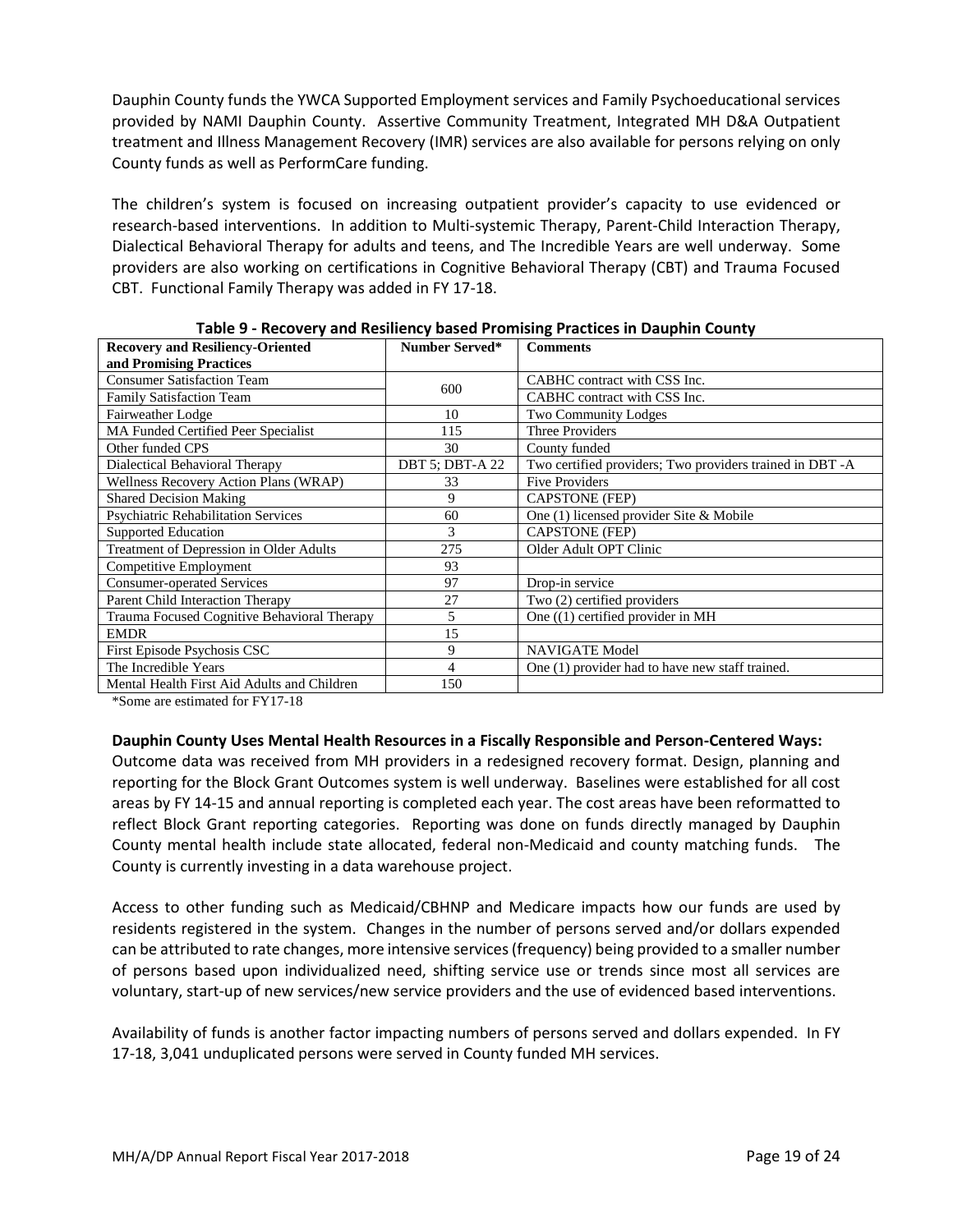| <b>Service Type</b>                      | 2015-16 | 2016-17 | <b>FY17-18</b> |
|------------------------------------------|---------|---------|----------------|
| <b>Assertive Community Treatment</b>     | 19      | 15      | 13             |
| Administrative Case Management           | 3,428   | 3,174   | 2,088          |
| <b>Community Employment</b>              | 55      | 79      | 93             |
| <b>Community Residential Services</b>    | 405     | 396     | 399            |
| <b>Community Services</b>                | 2,100   | 1,196   | 1,183          |
| <b>Consumer-Driven Services</b>          | 188     | 197     | 97             |
| <b>Emergency Services</b>                | 1,340   | 1,815   | 1,692          |
| Facility-Based Vocational Rehabilitation | 6       | 0       | 0              |
| Family-Based Mental Health Services      | 0       | 0       | 0              |
| <b>Family Support</b>                    | 35      | 103     | 51             |
| <b>Housing Support</b>                   | 234     | 201     | 219            |
| <b>Crisis Intervention</b>               | 1,896   | 2,359   | 2,489          |
| Outpatient                               | 282     | 197     | 192            |
| Partial Hospitalization                  | 38      | 41      | 33             |
| <b>Peer Support Services</b>             | 18      | 27      | 30             |
| Psychiatric Inpatient Hospitalization    | 6       | 1       | 1              |
| Psychiatric Rehabilitation               | 117     | 102     | $12*$          |
| Social Rehabilitation                    | 196     | 123     | 119            |
| <b>Targeted Case Management</b>          | 752     | 748     | 901            |

**Table 10 – Service Types by Numbers of County Registered Persons**

\*Primary funding responsibility shifted to MA/HealthChoices

Mental health service costs can be primarily attributed to personnel costs and changes in staffing (vacancies, extended leaves) may impact the provider's ability to serve individuals and maintain productivity. Persons with only Medicare coverage who need more intensive levels of care which are County funded and there is no Medicaid/PerformCare participation in funding. The number of persons being assisted through Crisis Intervention and emergency services reflect increases. In FY 17-18 Psychiatric Rehabilitation involved PerformCare funding for all Medicaid insured persons. Peer Support services are expected to serve teens between the ages of 14 and 18. OMHSAS has published a new Peer Support Specialist Bulleting to enable this expansion. Thus far, Dauphin County is the only County in the Cap 5 area with a CPS serving persons 16 and older enrolled in the CAPSTONE program for persons experiencing their First Episode of Psychosis.

Medical assistance managed care is organized under a State program called HealthChoices. Behavioral Health services in five (5) counties, known as the CAP 5, are collectively managed through Capital Area Behavioral Health Collaborative and contracted with PerformCare, a behavioral health managed care program owned by AmeriHealth *Caritas*.

Services such as BHRS, Family-Based MH Services and Residential Treatment are exclusively for children, teens and young adults up to 21 years of age. Clozapine and Peer Support Services are exclusively for adults, and all other types of services include both children and adults. The number of persons using Family Based MH Services increased and RTF services were slightly less. The number of persons using outpatient clinic services substantially increased. Approximately 549 persons received their outpatient services through tele-psychiatry; a significant increase from previous years due to the increased use of tele-psychiatry. Table 11 shows the type of service, number of persons served and expenditures.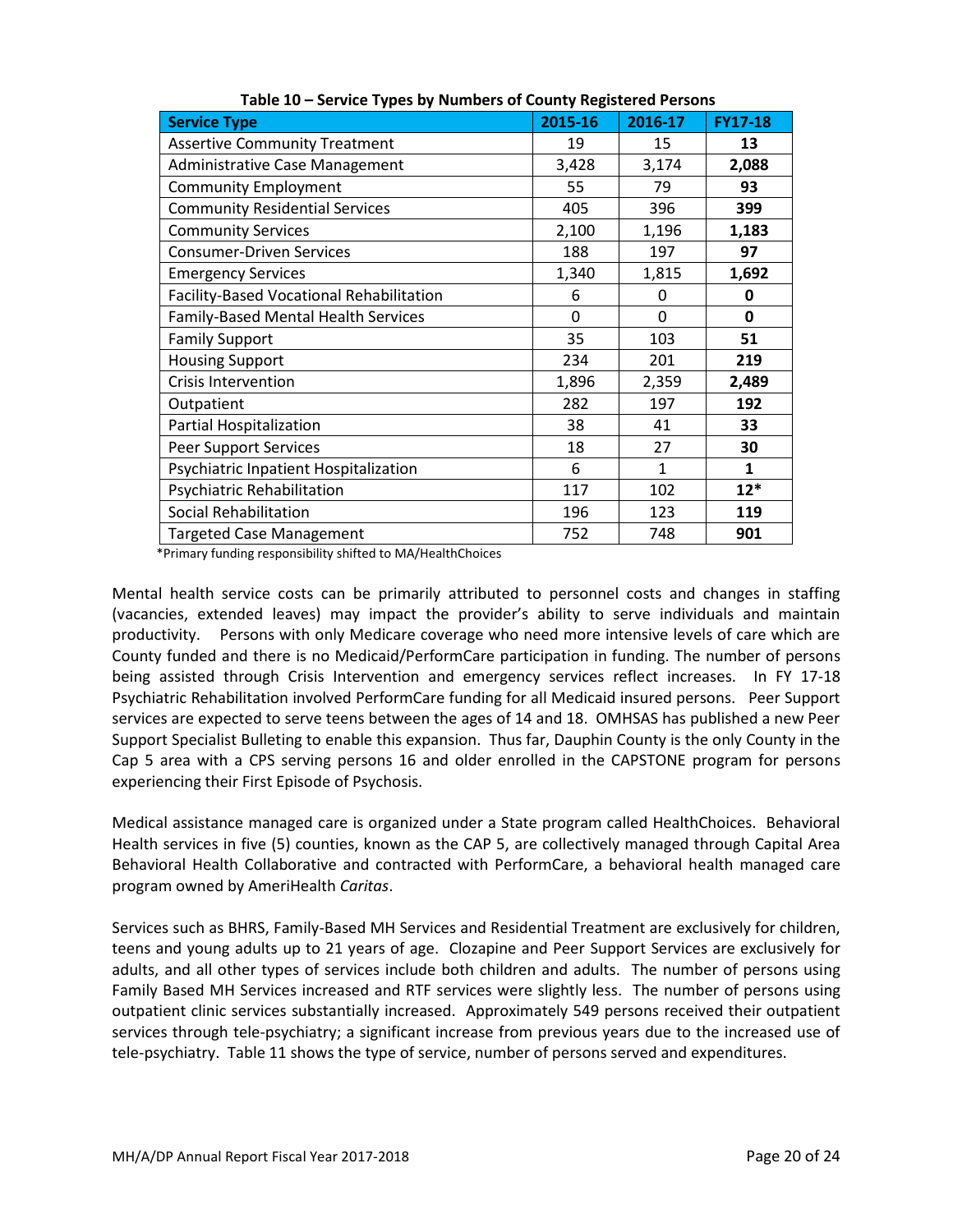|                                       | 2015-2016   | 2016-17      | 2017-18      |
|---------------------------------------|-------------|--------------|--------------|
| <b>MH Cost Center</b>                 |             |              |              |
| <b>Administrators Office</b>          | \$918,558   | \$926,834    | \$1,022,492  |
| <b>Assertive Community Treatment</b>  | 117,974     | 119,769      | 139,135      |
| Administrative Management             | 1,570,359   | 1,520,315    | 1,520,943    |
| <b>Community Employment</b>           | 207,288     | 245,641      | 243,678      |
| <b>Community Residential</b>          | 10,627,934  | 10,969,105   | 10,788,632   |
| <b>Community Services</b>             | 344,441     | 368,616      | 332,496      |
| <b>Consumer-Driven Services</b>       | 159,685     | 153,739      | 161,474      |
| <b>Emergency Services</b>             | 587,782     | 616, 037     | 546,602      |
| Facility Based Voc. Rehab.            | 29,778      | 0            | 0            |
| <b>Family Based Services</b>          | $\mathbf 0$ | 0            | $\mathbf 0$  |
| <b>Family Support Services</b>        | 60,128      | 69,614       | 47,180       |
| <b>Housing Support</b>                | 1,112,515   | 1,098,078    | 1,157,322    |
| <b>Crisis Intervention</b>            | 1,031,509   | 999,887      | 1,005,557    |
| Outpatient                            | 275,052     | 285,390      | 299,102      |
| Partial Hospitalization               | 172,919     | 235,034      | 192,795      |
| Peer Support Services                 | 191,544     | 36,426       | 43,772       |
| Psychiatric Inpatient Hospitalization | 43,591      | 6,942        | 65,943       |
| Psychiatric Rehabilitation            | 425,466     | 439,013      | 70,228       |
| Social Rehabilitation                 | 750,008     | 603,355      | 618,322      |
| <b>Targeted Case Management</b>       | 887,606     | 834,319      | 1,023,827    |
| <b>COUNTY MENTAL HEALTH TOTAL</b>     | 19,354,452  | \$20,048,114 | \$19,279,500 |

| Table 11 - County Mental Health Expenditures by Cost Centers in Dollars |  |  |
|-------------------------------------------------------------------------|--|--|
|-------------------------------------------------------------------------|--|--|

# **Table 12- HealthChoices FY16-17 and 17-18 Mental Health Services by Number of Persons / Costs**

| <b>Type of Mental Health Service</b>  | <b>Persons Served</b><br>FY16-17 & 17-18 | <b>Dollars</b><br>FY16-17 & 17-18 |
|---------------------------------------|------------------------------------------|-----------------------------------|
| Inpatient psychiatric, includes EAC   | 1,161/1,083                              | 18, 401, 044/ \$18, 613, 148      |
| Partial Hospitalization               | 420/425                                  | 1,381,270/ \$1,477,397            |
| Outpatient                            | 10,184/10,140                            | 8,092,472/\$7,954,836             |
| <b>BHRS</b>                           | 1,710/1,564                              | 10,617,852/\$11,454,788           |
| <b>Residential Treatment Facility</b> | 50/42                                    | 3,434,227/ \$2,213,158            |
| Clozapine/Clozapine Support           | 9/2                                      | 744/\$497                         |
| <b>Crisis Intervention</b>            | 1,356/1,384                              | 319,373 / \$563,076               |
| <b>Family Based MH Services</b>       | 255/303                                  | 3,392,325/\$3,999,288             |
| <b>Targeted MH Case Management</b>    | 2,088/2,149                              | 5,122,857/\$4,758,598             |
| <b>Peer Support Services</b>          | 110/115                                  | 205,209/ \$155,194                |
| Other MH, includes ACT, Specialized   | 944/900                                  | 1,846,258/ \$2,141,633            |
| treatment, Tele-psychiatry            |                                          |                                   |
| <b>MANAGED CARE MH TOTAL:</b>         | 11,732/11,769                            | 52,885,633 / \$53,331,613         |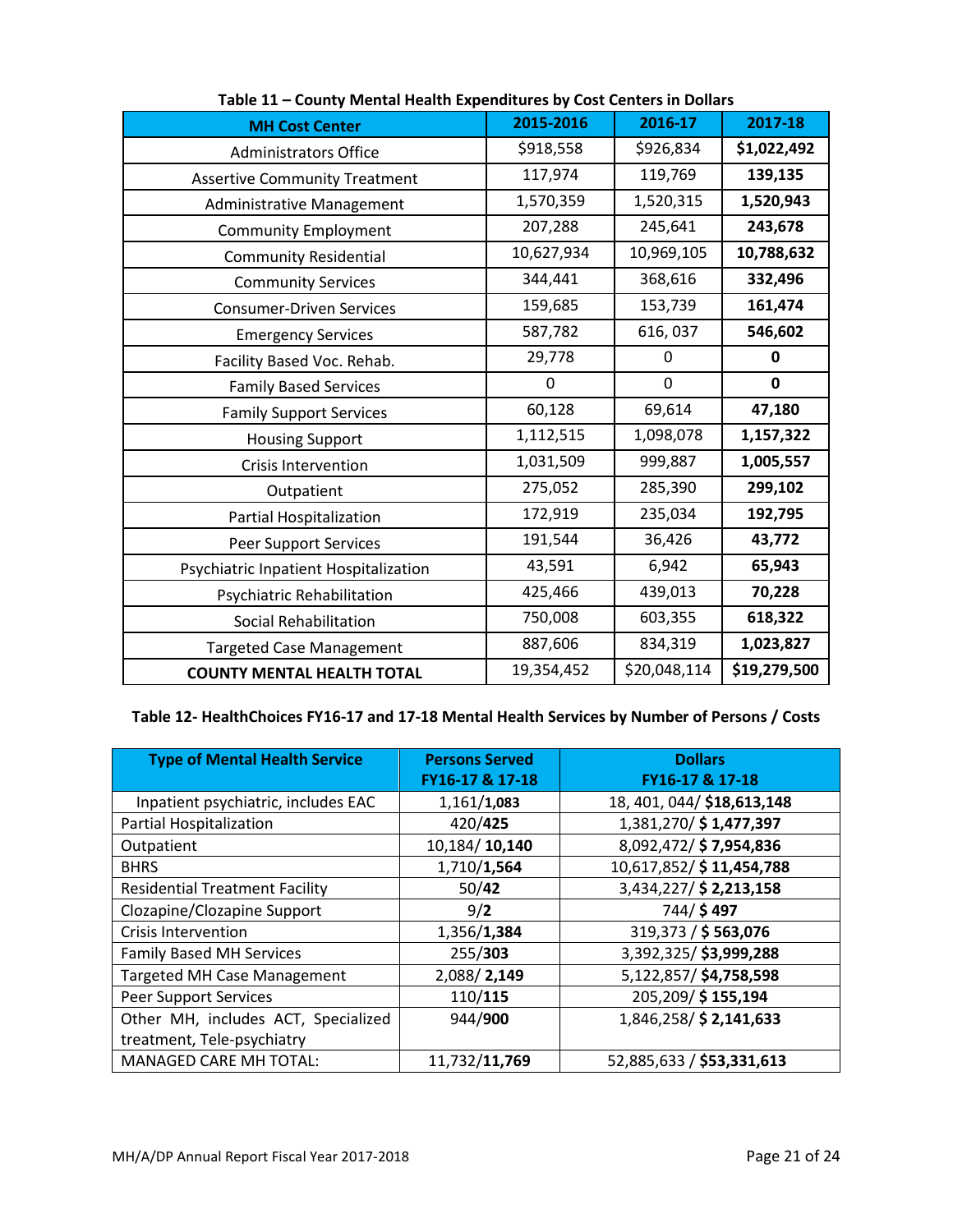#### **Dauphin County Provides Technical Assistance and Expertise in Behavioral Health Managed Care:**

Dauphin County MH/A/DP's HealthChoices behavioral health partners are PerformCare and the administrative oversight agency of PerformCare, Capital Area Behavioral Health Collaborative (CABHC). Individuals and families also have roles in committee work as advisors and experts. County roles include monitoring and administrative functions and person-specific involvement. Analyzing the costs of services, examining processes used in managed care, and addressing grievances and complaints, are some examples of programmatic roles for the County MH program as well as planning and evaluating services as managed care requirements.

County mental health has had lead responsibility for an analysis of inpatient and services data investigating the root cause of high (over 10%) psychiatric inpatient readmission rates. Readmission is defined as returning to a psychiatric inpatient setting within 30 days or less of an inpatient discharge. A real time notification system for persons with 2 or more 30-day inpatient readmissions was established in FY13-14 and continues. County MH staff hosts meetings with inpatient, case management entities and other interagency team members within the MH system, to strategize on changing the overuse in inpatient care at a person and cross-system level.

County children's staff works closely with Mental Health case management to improve the interagency meetings which review care, child & family outcomes, recommend types of services, and resolves conflict among team members. Goal is for mental health case managers/ supervisors and clinical care managers from the BH-MCO, PerformCare to function independently in interagency team meetings with other systems and families. PerformCare should increase their work with the targeted case managers to improve quality, processes, and coordination of care functions.

County staff have been highly instrumental in working with agencies to expand the availability and access to FBMHS. Expansion of teams by several providers during the fiscal year helped to reduce access issues. FY2016-2017 had an expansion of Flexible Outpatient providers, but agencies continue to experience problems with staff recruitment. Flexible outpatient combines the structure of traditional office-based therapy with the opportunity to conduct in-home therapy sessions with the same therapist. Two (2) BHRS providers expanded into Dauphin County (one in FY 15-16 and another in 16-17), but their implementation has been very slow also due to staff recruitment.

The JEREMY Project was involved in a three (3) year post service review and data analysis is on-going. The review was conducted to determine if the program is serving teens with high-risks as they transition into adulthood and adult MH services. The report was shared with the funding agency, CABHC and the CMU.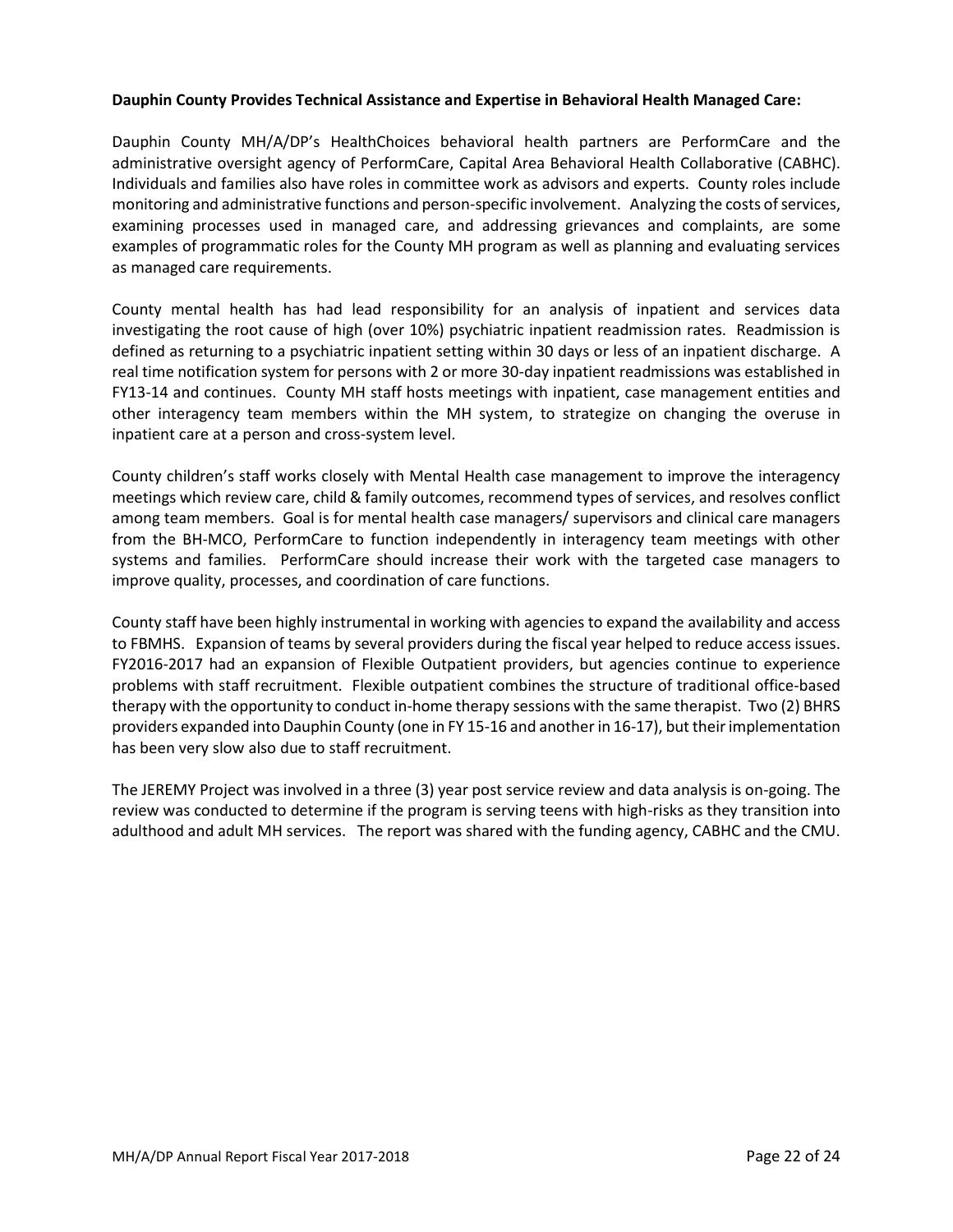## *Crisis Intervention Program*

The Crisis Intervention Program (CI) is the only direct service offered at Dauphin County MH/A/DP. CI provides 24-hour, seven days per week telephone, walk-in and mobile outreach to persons experiencing a crisis. Assessment of presenting problems, service and support planning, referral and information, brief counseling, and crisis stabilization are the core services. In FY 2017-2018, CI provided 4,181 interventions to 3,292 consumers. Services vary from a telephone call to a complex combination of mobile, telephone, and/or walk-in interventions that can span several hours or even days. Crisis assessments resulted in hospitalization for 1,706 persons needing inpatient treatment due to the risk presented by their condition or situation. Total dispositions are reflected below.





Crisis uses Language Line services when staff cannot meet linguistic needs of callers and consumers seeking services.

Crisis collaborates to assure face-toface outreach to adults with serious mental illnesses involved with the criminal justice system at either the Judicial Center or Dauphin County Prison. Crisis completed 45 forensic assessments during FY 17-18.

The Medical Bureau of Harrisburg provides back-up telephone answering service for the CI Program when CI workers are out of the office on calls.